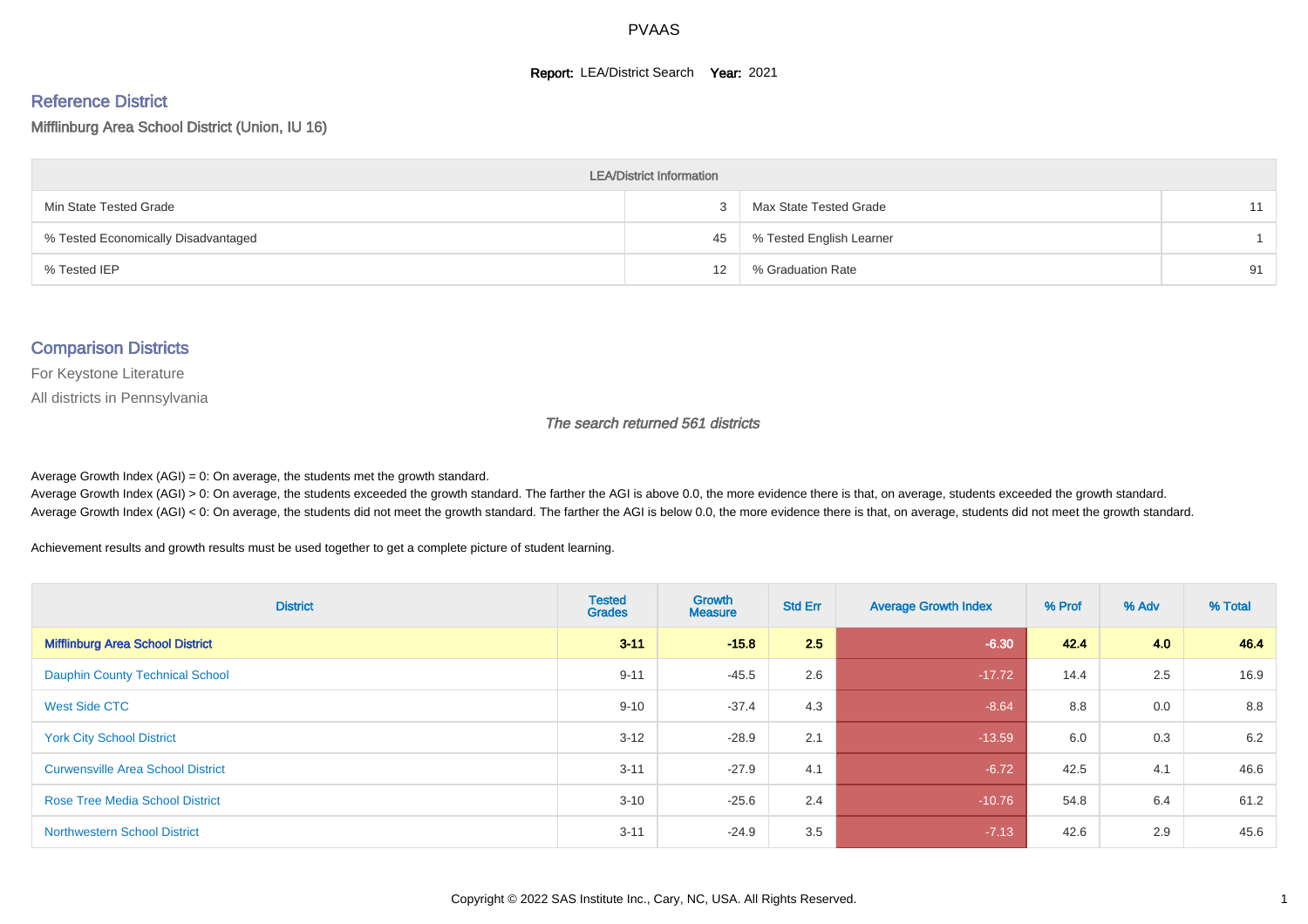| <b>District</b>                               | <b>Tested</b><br><b>Grades</b> | Growth<br><b>Measure</b> | <b>Std Err</b> | <b>Average Growth Index</b> | % Prof | % Adv | % Total |
|-----------------------------------------------|--------------------------------|--------------------------|----------------|-----------------------------|--------|-------|---------|
| <b>Mifflinburg Area School District</b>       | $3 - 11$                       | $-15.8$                  | 2.5            | $-6.30$                     | 42.4   | 4.0   | 46.4    |
| Philipsburg-Osceola Area School District      | $3 - 11$                       | $-24.8$                  | 3.3            | $-7.43$                     | 19.7   | 2.6   | 22.4    |
| <b>Mastery Charter School - Gratz Campus</b>  | $7 - 10$                       | $-23.9$                  | 4.5            | $-5.29$                     | 2.9    | 0.0   | 2.9     |
| <b>Southern Fulton School District</b>        | $3 - 11$                       | $-23.7$                  | 4.4            | $-5.37$                     | 34.2   | 10.5  | 44.7    |
| <b>Shikellamy School District</b>             | $3 - 10$                       | $-22.3$                  | 2.5            | $-8.92$                     | 33.3   | 6.1   | 39.5    |
| <b>Lawrence County CTC</b>                    | $10 - 11$                      | $-21.7$                  | 3.6            | $-6.05$                     | 19.8   | 0.0   | 19.8    |
| Lackawanna Trail School District              | $3 - 10$                       | $-21.7$                  | $3.5\,$        | $-6.20$                     | 38.5   | 1.5   | 40.0    |
| <b>Springfield Township School District</b>   | $3 - 11$                       | $-18.9$                  | 3.2            | $-5.88$                     | 62.6   | 3.6   | 66.3    |
| <b>Frazier School District</b>                | $3 - 11$                       | $-17.2$                  | 3.7            | $-4.70$                     | 37.1   | 1.6   | 38.7    |
| <b>Penns Manor Area School District</b>       | $3 - 12$                       | $-17.0$                  | 3.7            | $-4.52$                     | 29.7   | 3.1   | 32.8    |
| <b>Pennridge School District</b>              | $3 - 10$                       | $-16.8$                  | 1.4            | $-11.59$                    | 46.8   | 8.0   | 54.9    |
| Jefferson County-Dubois AVTS                  | $9 - 11$                       | $-16.2$                  | 3.9            | $-4.16$                     | 23.0   | 0.0   | 23.0    |
| <b>Lancaster School District</b>              | $3 - 12$                       | $-15.8$                  | 1.5            | $-10.90$                    | 14.6   | 2.3   | 16.9    |
| <b>Mifflinburg Area School District</b>       | $3 - 11$                       | $-15.8$                  | 2.5            | $-6.30$                     | 42.4   | 4.0   | 46.4    |
| Schuylkill Haven Area School District         | $3 - 11$                       | $-15.3$                  | 3.1            | $-4.87$                     | 49.7   | 2.4   | 52.1    |
| <b>Ringgold School District</b>               | $3 - 11$                       | $-14.7$                  | 2.4            | $-6.04$                     | 41.5   | 7.9   | 49.4    |
| <b>Tacony Academy Charter School</b>          | $3 - 11$                       | $-14.7$                  | 3.0            | $-4.82$                     | 22.4   | 1.8   | 24.1    |
| Southern Columbia Area School District        | $3 - 11$                       | $-14.6$                  | 3.0            | $-4.92$                     | 55.0   | 4.0   | 59.0    |
| <b>Erie City School District</b>              | $3 - 12$                       | $-14.5$                  | 1.6            | $-9.26$                     | 25.4   | 3.0   | 28.4    |
| <b>Ridgway Area School District</b>           | $3 - 11$                       | $-14.5$                  | 4.1            | $-3.56$                     | 49.0   | 9.8   | 58.8    |
| Minersville Area School District              | $3 - 11$                       | $-14.4$                  | 3.7            | $-3.90$                     | 39.3   | 3.3   | 42.6    |
| <b>Williamsburg Community School District</b> | $3 - 11$                       | $-14.3$                  | 4.1            | $-3.48$                     | 28.3   | 0.0   | 28.3    |
| Johnsonburg Area School District              | $3 - 11$                       | $-14.1$                  | 3.9            | $-3.62$                     | 54.0   | 4.6   | 58.6    |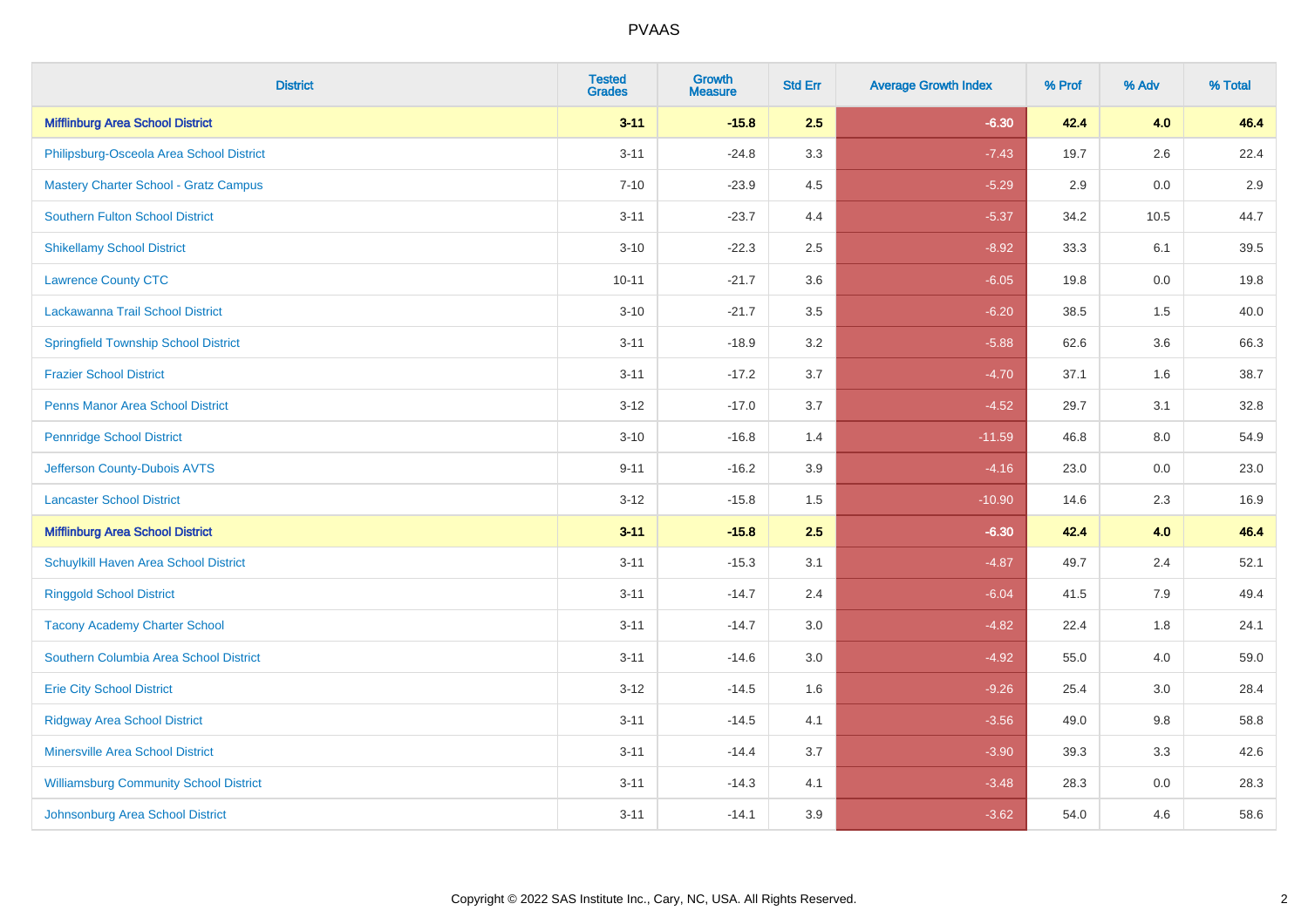| <b>District</b>                                 | <b>Tested</b><br><b>Grades</b> | <b>Growth</b><br><b>Measure</b> | <b>Std Err</b> | <b>Average Growth Index</b> | % Prof | % Adv   | % Total |
|-------------------------------------------------|--------------------------------|---------------------------------|----------------|-----------------------------|--------|---------|---------|
| <b>Mifflinburg Area School District</b>         | $3 - 11$                       | $-15.8$                         | 2.5            | $-6.30$                     | 42.4   | 4.0     | 46.4    |
| <b>Riverside Beaver County School District</b>  | $3 - 11$                       | $-14.0$                         | 3.0            | $-4.64$                     | 49.4   | $8.8\,$ | 58.2    |
| <b>Bristol Township School District</b>         | $3 - 11$                       | $-13.9$                         | 2.0            | $-7.05$                     | 31.0   | 3.7     | 34.7    |
| <b>Tulpehocken Area School District</b>         | $3 - 12$                       | $-13.7$                         | 2.8            | $-4.81$                     | 36.7   | 2.8     | 39.4    |
| Propel Charter School - Braddock Hills          | $3 - 11$                       | $-13.6$                         | 3.6            | $-3.81$                     | 9.7    | 1.6     | 11.3    |
| Salisbury-Elk Lick School District              | $3 - 11$                       | $-13.5$                         | 5.9            | $-2.30$                     | 27.8   | 0.0     | 27.8    |
| <b>Titusville Area School District</b>          | $3 - 11$                       | $-13.2$                         | 2.6            | $-4.99$                     | 43.2   | 4.8     | 48.0    |
| <b>Rochester Area School District</b>           | $3 - 11$                       | $-13.2$                         | 4.6            | $-2.89$                     | 19.5   | 1.3     | 20.8    |
| <b>Northern Potter School District</b>          | $3 - 12$                       | $-13.1$                         | 4.6            | $-2.84$                     | 37.5   | 0.0     | 37.5    |
| Southern Huntingdon County School District      | $3 - 11$                       | $-12.9$                         | 3.2            | $-3.98$                     | 32.5   | $2.5\,$ | 35.0    |
| <b>Keystone Education Center Charter School</b> | $3 - 12$                       | $-12.9$                         | 5.9            | $-2.19$                     | 28.0   | 0.0     | 28.0    |
| <b>Hatboro-Horsham School District</b>          | $3 - 11$                       | $-12.8$                         | 1.7            | $-7.47$                     | 45.6   | 7.2     | 52.8    |
| <b>Norristown Area School District</b>          | $3 - 12$                       | $-12.8$                         | 1.6            | $-7.98$                     | 23.5   | 2.3     | 25.7    |
| <b>Avonworth School District</b>                | $3 - 10$                       | $-12.6$                         | 3.1            | $-4.01$                     | 59.8   | 4.6     | 64.4    |
| Columbia-Montour AVTS                           | $9 - 10$                       | $-12.5$                         | 3.0            | $-4.16$                     | 22.3   | 0.6     | 22.9    |
| <b>Wellsboro Area School District</b>           | $3 - 11$                       | $-12.4$                         | 3.0            | $-4.11$                     | 49.2   | 11.9    | 61.1    |
| <b>Owen J Roberts School District</b>           | $3 - 11$                       | $-12.3$                         | 1.6            | $-7.61$                     | 57.0   | 11.9    | 69.0    |
| <b>West Mifflin Area School District</b>        | $3 - 12$                       | $-12.3$                         | 2.9            | $-4.22$                     | 39.7   | 10.3    | 50.0    |
| <b>Annville-Cleona School District</b>          | $3 - 12$                       | $-12.1$                         | 2.7            | $-4.46$                     | 34.9   | 7.8     | 42.6    |
| Catasauqua Area School District                 | $3 - 12$                       | $-12.1$                         | 3.0            | $-4.00$                     | 36.8   | 7.6     | 44.3    |
| <b>Bucks County Technical High School</b>       | $9 - 10$                       | $-12.0$                         | 2.5            | $-4.84$                     | 35.9   | 3.2     | 39.2    |
| <b>Marion Center Area School District</b>       | $3 - 10$                       | $-12.0$                         | 3.1            | $-3.87$                     | 33.7   | 1.1     | 34.8    |
| <b>Moniteau School District</b>                 | $3 - 11$                       | $-11.8$                         | 3.3            | $-3.56$                     | 50.0   | 6.3     | 56.3    |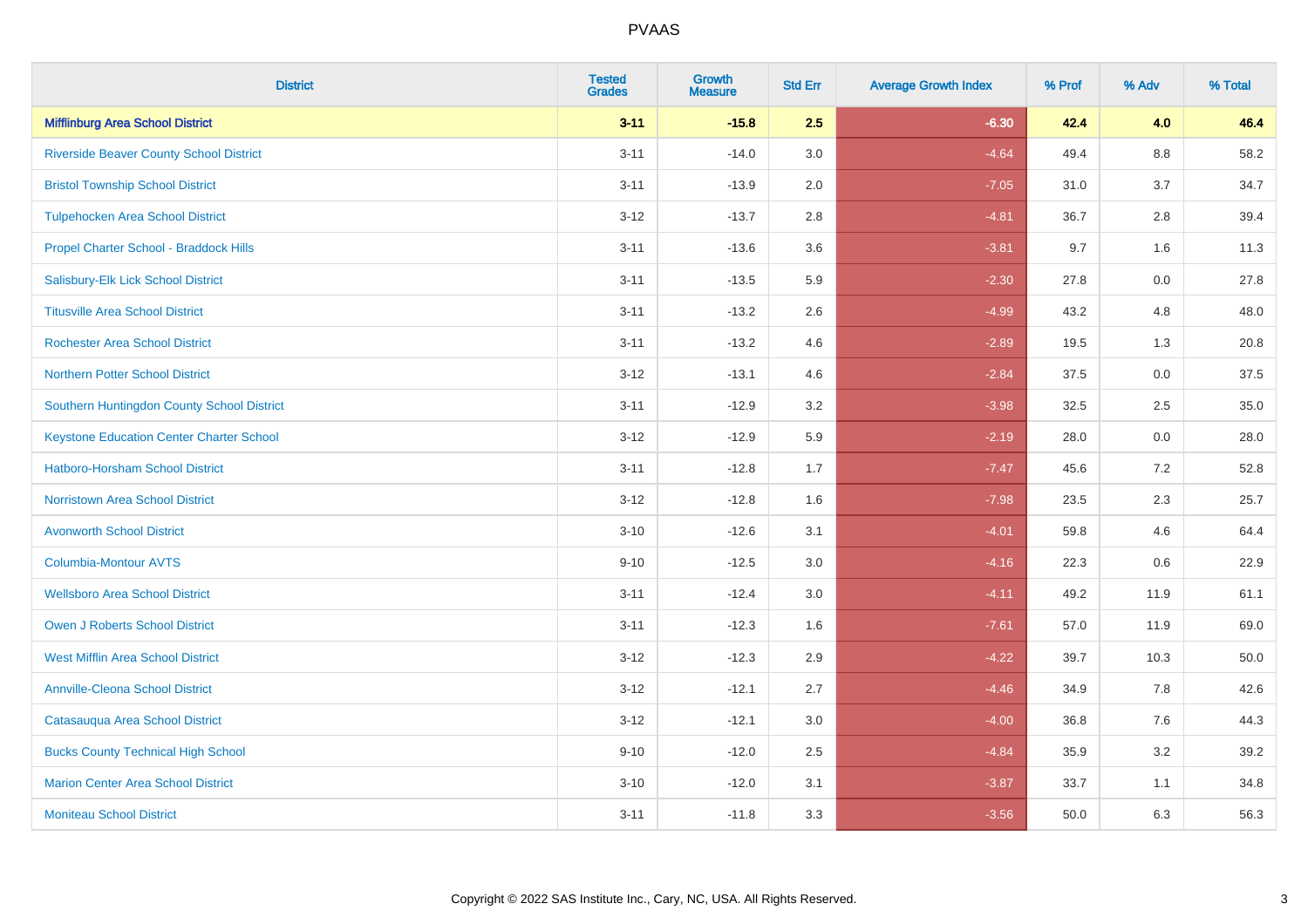| <b>District</b>                            | <b>Tested</b><br><b>Grades</b> | <b>Growth</b><br><b>Measure</b> | <b>Std Err</b> | <b>Average Growth Index</b> | % Prof | % Adv   | % Total |
|--------------------------------------------|--------------------------------|---------------------------------|----------------|-----------------------------|--------|---------|---------|
| <b>Mifflinburg Area School District</b>    | $3 - 11$                       | $-15.8$                         | 2.5            | $-6.30$                     | 42.4   | 4.0     | 46.4    |
| <b>Steelton-Highspire School District</b>  | $3 - 11$                       | $-11.8$                         | 3.5            | $-3.40$                     | 14.5   | 0.0     | 14.5    |
| <b>Propel Charter School-Homestead</b>     | $3 - 11$                       | $-11.7$                         | 4.1            | $-2.84$                     | 15.9   | 0.0     | 15.9    |
| <b>Abington School District</b>            | $3 - 10$                       | $-11.5$                         | 1.9            | $-6.00$                     | 56.2   | 11.6    | 67.8    |
| Southern Tioga School District             | $3 - 11$                       | $-11.5$                         | 2.7            | $-4.25$                     | 47.8   | 6.4     | 54.3    |
| Maritime Academy Charter School            | $3 - 10$                       | $-11.4$                         | 3.5            | $-3.29$                     | 15.2   | 0.0     | 15.2    |
| <b>Plum Borough School District</b>        | $3 - 11$                       | $-11.3$                         | 2.2            | $-5.19$                     | 51.1   | 9.0     | 60.1    |
| <b>South Park School District</b>          | $3 - 11$                       | $-11.3$                         | 2.7            | $-4.23$                     | 53.5   | 13.7    | 67.3    |
| La Academia Partnership Charter School     | $6 - 11$                       | $-11.0$                         | 4.7            | $-2.34$                     | 6.8    | 0.0     | 6.8     |
| <b>Sugar Valley Rural Charter School</b>   | $3 - 11$                       | $-11.0$                         | 4.5            | $-2.46$                     | 14.9   | 0.0     | 14.9    |
| <b>Solanco School District</b>             | $3 - 11$                       | $-11.0$                         | 2.0            | $-5.55$                     | 41.6   | 4.5     | 46.1    |
| <b>Propel Charter School-Montour</b>       | $3 - 10$                       | $-10.7$                         | 3.9            | $-2.71$                     | 13.7   | 0.0     | 13.7    |
| Northern Lehigh School District            | $3 - 12$                       | $-10.4$                         | 2.7            | $-3.82$                     | 28.0   | 9.3     | 37.3    |
| <b>Exeter Township School District</b>     | $3 - 11$                       | $-10.4$                         | 1.9            | $-5.44$                     | 50.6   | 2.7     | 53.3    |
| <b>Farrell Area School District</b>        | $3 - 11$                       | $-10.4$                         | 4.3            | $-2.41$                     | 19.0   | 0.0     | 19.0    |
| The New Academy Charter School             | $8 - 11$                       | $-10.4$                         | 5.2            | $-2.00$                     | 0.0    | $0.0\,$ | $0.0\,$ |
| <b>Union City Area School District</b>     | $3 - 12$                       | $-10.2$                         | 3.6            | $-2.87$                     | 42.9   | 3.2     | 46.0    |
| <b>Pittston Area School District</b>       | $3 - 11$                       | $-10.1$                         | 5.6            | $-1.80$                     | 38.1   | 9.5     | 47.6    |
| <b>Northwest Area School District</b>      | $3 - 10$                       | $-10.0$                         | 3.8            | $-2.59$                     | 34.6   | $7.3$   | 41.8    |
| Jefferson-Morgan School District           | $3 - 10$                       | $-9.9$                          | 4.2            | $-2.35$                     | 43.8   | 4.2     | 47.9    |
| <b>Big Spring School District</b>          | $3 - 11$                       | $-9.8$                          | 2.4            | $-4.00$                     | 38.6   | 8.9     | 47.5    |
| <b>Neshannock Township School District</b> | $3 - 10$                       | $-9.7$                          | 2.9            | $-3.34$                     | 62.4   | 5.6     | 67.9    |
| <b>Benton Area School District</b>         | $3 - 10$                       | $-9.7$                          | 4.5            | $-2.18$                     | 43.2   | 5.4     | 48.6    |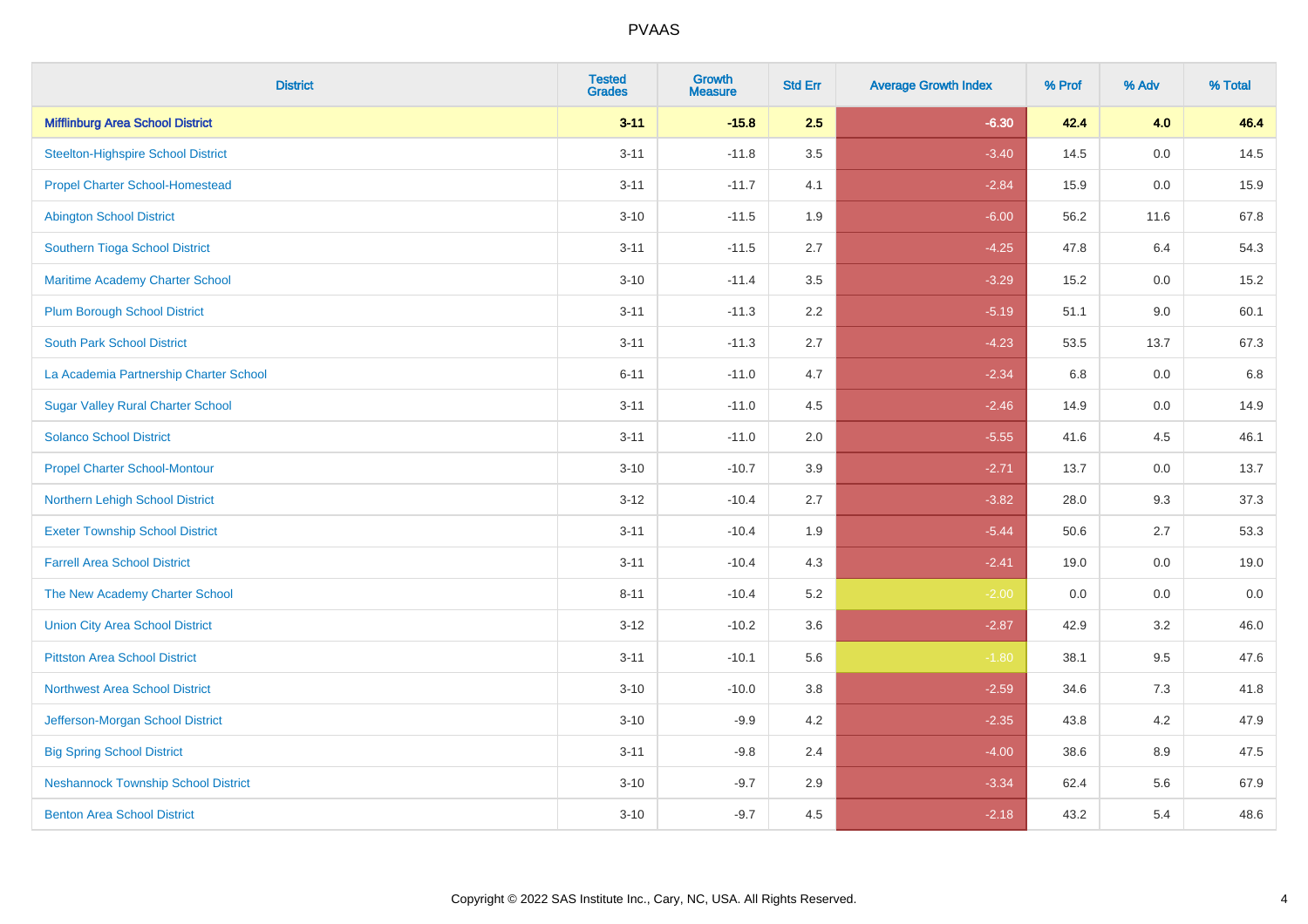| <b>District</b>                               | <b>Tested</b><br><b>Grades</b> | <b>Growth</b><br><b>Measure</b> | <b>Std Err</b> | <b>Average Growth Index</b> | % Prof | % Adv   | % Total |
|-----------------------------------------------|--------------------------------|---------------------------------|----------------|-----------------------------|--------|---------|---------|
| <b>Mifflinburg Area School District</b>       | $3 - 11$                       | $-15.8$                         | 2.5            | $-6.30$                     | 42.4   | 4.0     | 46.4    |
| <b>Chambersburg Area School District</b>      | $3 - 11$                       | $-9.5$                          | 1.3            | $-7.20$                     | 42.7   | $8.6\,$ | 51.4    |
| <b>Redbank Valley School District</b>         | $3 - 11$                       | $-9.5$                          | 3.4            | $-2.77$                     | 31.5   | 4.9     | 36.4    |
| <b>Clearfield Area School District</b>        | $3 - 10$                       | $-9.4$                          | 2.6            | $-3.56$                     | 43.0   | 3.1     | 46.1    |
| <b>Carmichaels Area School District</b>       | $3 - 10$                       | $-9.3$                          | 3.3            | $-2.81$                     | 35.1   | 1.4     | 36.5    |
| <b>Berwick Area School District</b>           | $3 - 11$                       | $-9.3$                          | 2.6            | $-3.59$                     | 42.1   | 5.5     | 47.6    |
| <b>Bradford Area School District</b>          | $3 - 12$                       | $-9.3$                          | 2.4            | $-3.87$                     | 45.8   | 8.3     | 54.2    |
| <b>North East School District</b>             | $3 - 11$                       | $-9.3$                          | 3.1            | $-3.02$                     | 62.6   | 14.4    | 77.0    |
| <b>Innovative Arts Academy Charter School</b> | $6 - 11$                       | $-9.1$                          | 3.7            | $-2.44$                     | 9.5    | 0.0     | 9.5     |
| <b>Mahanoy Area School District</b>           | $3 - 10$                       | $-9.0$                          | 3.6            | $-2.49$                     | 26.2   | 1.6     | 27.9    |
| <b>Aliquippa School District</b>              | $3 - 11$                       | $-9.0$                          | 4.2            | $-2.14$                     | 11.0   | 0.0     | 11.0    |
| Philadelphia Academy Charter School           | $3 - 11$                       | $-8.9$                          | 2.9            | $-3.04$                     | 50.5   | 2.9     | 53.4    |
| South Allegheny School District               | $3 - 11$                       | $-8.8$                          | 3.2            | $-2.70$                     | 40.5   | 0.0     | 40.5    |
| <b>North Star School District</b>             | $3 - 11$                       | $-8.7$                          | 3.5            | $-2.51$                     | 47.8   | 6.0     | 53.7    |
| <b>Palisades School District</b>              | $3 - 11$                       | $-8.7$                          | 2.8            | $-3.06$                     | 53.8   | 6.7     | 60.5    |
| <b>Milton Area School District</b>            | $3 - 11$                       | $-8.7$                          | 2.5            | $-3.52$                     | 45.4   | 6.9     | 52.3    |
| <b>Chartiers-Houston School District</b>      | $3 - 10$                       | $-8.6$                          | 3.5            | $-2.41$                     | 59.7   | 4.5     | 64.2    |
| <b>Lampeter-Strasburg School District</b>     | $3 - 12$                       | $-8.6$                          | 2.0            | $-4.33$                     | 55.1   | 9.8     | 64.8    |
| <b>West Middlesex Area School District</b>    | $3 - 10$                       | $-8.4$                          | 3.8            | $-2.21$                     | 34.9   | 2.8     | 37.6    |
| <b>Elizabeth Forward School District</b>      | $3 - 11$                       | $-8.4$                          | 2.4            | $-3.41$                     | 51.7   | 4.0     | 55.7    |
| <b>Southmoreland School District</b>          | $3 - 11$                       | $-8.3$                          | 3.6            | $-2.32$                     | 56.8   | 7.2     | 64.0    |
| <b>Tamaqua Area School District</b>           | $3 - 12$                       | $-8.2$                          | 2.5            | $-3.24$                     | 44.5   | 1.9     | 46.4    |
| <b>Muncy School District</b>                  | $3 - 11$                       | $-8.1$                          | 3.7            | $-2.21$                     | 42.0   | 3.8     | 45.8    |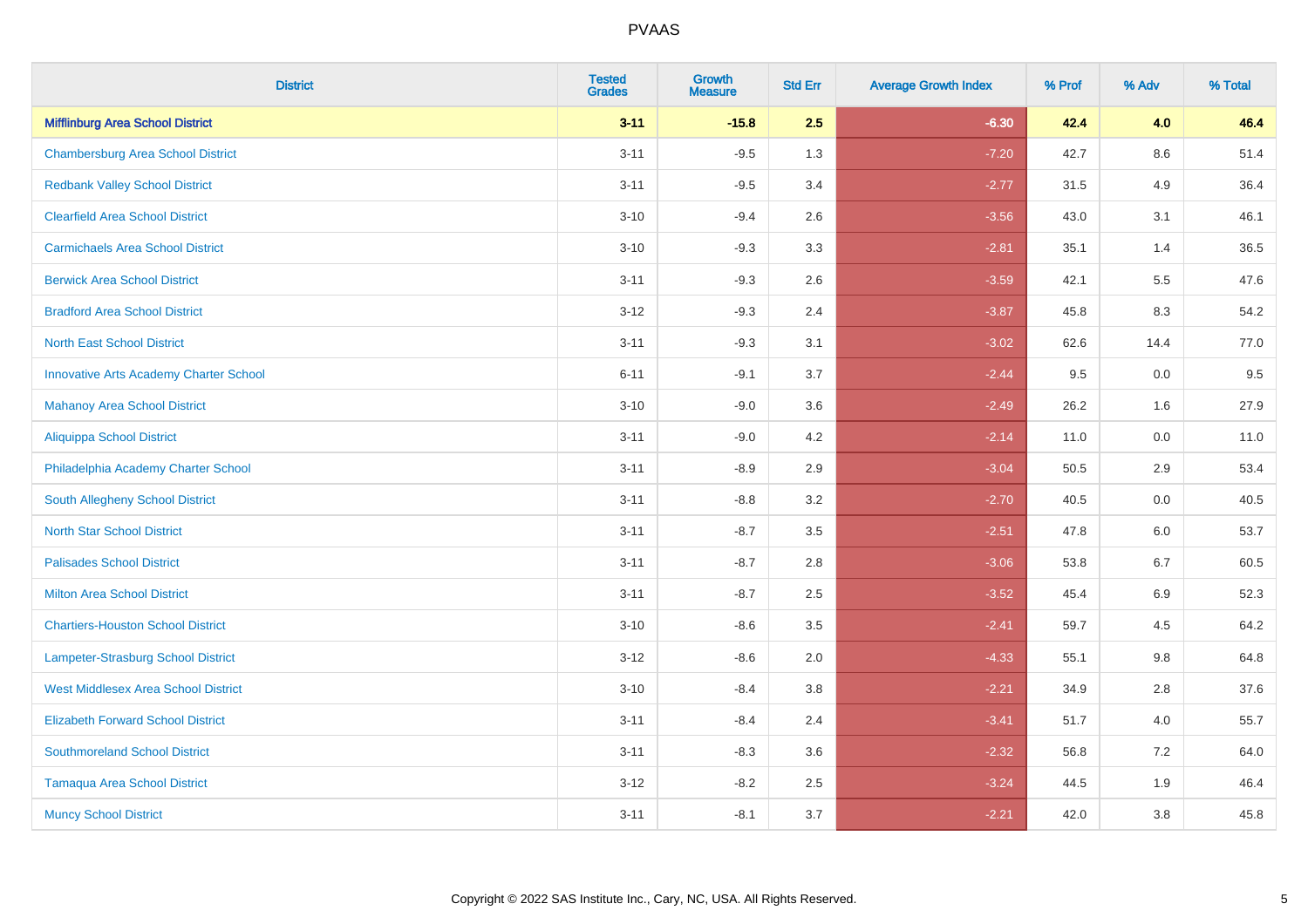| <b>District</b>                              | <b>Tested</b><br><b>Grades</b> | <b>Growth</b><br><b>Measure</b> | <b>Std Err</b> | <b>Average Growth Index</b> | % Prof | % Adv | % Total  |
|----------------------------------------------|--------------------------------|---------------------------------|----------------|-----------------------------|--------|-------|----------|
| <b>Mifflinburg Area School District</b>      | $3 - 11$                       | $-15.8$                         | 2.5            | $-6.30$                     | 42.4   | 4.0   | 46.4     |
| <b>Portage Area School District</b>          | $3 - 10$                       | $-8.1$                          | 3.6            | $-2.26$                     | 40.6   | 9.4   | $50.0\,$ |
| <b>Blairsville-Saltsburg School District</b> | $3 - 11$                       | $-8.0$                          | 3.0            | $-2.68$                     | 37.3   | 7.0   | 44.3     |
| <b>Western Beaver County School District</b> | $3 - 11$                       | $-7.8$                          | 4.2            | $-1.87$                     | 56.5   | 6.5   | 63.0     |
| <b>Shamokin Area School District</b>         | $3 - 11$                       | $-7.7$                          | 4.8            | $-1.60$                     | 38.1   | 3.2   | 41.3     |
| <b>Pine Grove Area School District</b>       | $3 - 11$                       | $-7.7$                          | 2.9            | $-2.66$                     | 42.3   | 7.7   | 50.0     |
| <b>Dunmore School District</b>               | $3 - 11$                       | $-7.7$                          | 2.9            | $-2.62$                     | 34.0   | 7.2   | 41.2     |
| <b>Penn Hills School District</b>            | $3 - 11$                       | $-7.6$                          | 2.6            | $-2.94$                     | 33.1   | 0.7   | 33.8     |
| <b>Mohawk Area School District</b>           | $3 - 11$                       | $-7.5$                          | 3.1            | $-2.45$                     | 49.4   | 11.0  | 60.4     |
| Northern Tioga School District               | $3 - 12$                       | $-7.5$                          | 2.8            | $-2.64$                     | 54.0   | 1.2   | 55.2     |
| <b>Conneaut School District</b>              | $3 - 12$                       | $-7.5$                          | 2.6            | $-2.91$                     | 38.4   | 7.4   | 45.8     |
| <b>Highlands School District</b>             | $3 - 11$                       | $-7.4$                          | 2.7            | $-2.76$                     | 44.4   | 3.7   | 48.2     |
| <b>Williams Valley School District</b>       | $3 - 11$                       | $-7.3$                          | 3.4            | $-2.13$                     | 23.2   | 0.0   | 23.2     |
| <b>California Area School District</b>       | $3 - 10$                       | $-7.3$                          | 3.6            | $-2.02$                     | 42.6   | 9.8   | 52.5     |
| <b>Forest Hills School District</b>          | $3 - 11$                       | $-7.3$                          | 2.7            | $-2.74$                     | 41.1   | 13.7  | 54.8     |
| <b>Interboro School District</b>             | $3 - 12$                       | $-7.3$                          | 2.1            | $-3.43$                     | 46.6   | 4.8   | 51.4     |
| <b>Brownsville Area School District</b>      | $3 - 12$                       | $-7.2$                          | 3.9            | $-1.83$                     | 34.4   | 6.1   | 40.5     |
| <b>Windber Area School District</b>          | $3 - 11$                       | $-7.2$                          | 3.2            | $-2.24$                     | 55.4   | 7.2   | 62.6     |
| <b>Wallenpaupack Area School District</b>    | $3 - 11$                       | $-7.1$                          | 2.3            | $-3.09$                     | 40.8   | 2.4   | 43.1     |
| <b>Freedom Area School District</b>          | $3 - 11$                       | $-7.1$                          | 3.0            | $-2.37$                     | 43.8   | 4.2   | 47.9     |
| <b>Harbor Creek School District</b>          | $3 - 11$                       | $-7.1$                          | 2.7            | $-2.67$                     | 48.8   | 15.2  | 64.0     |
| <b>Moshannon Valley School District</b>      | $3 - 10$                       | $-7.0$                          | 3.4            | $-2.01$                     | 48.5   | 0.0   | 48.5     |
| <b>Penn-Delco School District</b>            | $3 - 11$                       | $-6.8$                          | 1.9            | $-3.51$                     | 46.6   | 3.2   | 49.8     |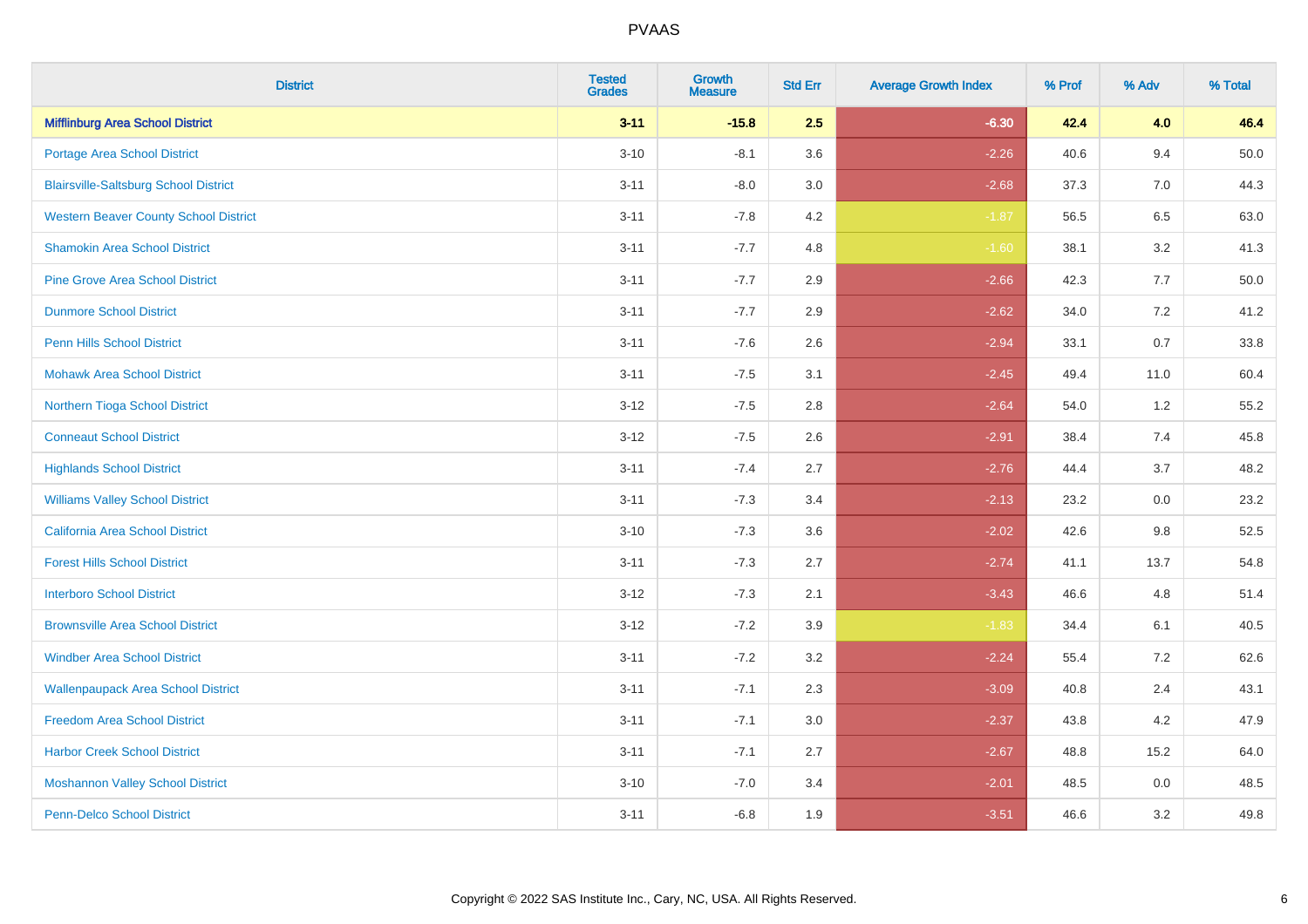| <b>District</b>                                   | <b>Tested</b><br><b>Grades</b> | <b>Growth</b><br><b>Measure</b> | <b>Std Err</b> | <b>Average Growth Index</b> | % Prof | % Adv   | % Total |
|---------------------------------------------------|--------------------------------|---------------------------------|----------------|-----------------------------|--------|---------|---------|
| <b>Mifflinburg Area School District</b>           | $3 - 11$                       | $-15.8$                         | 2.5            | $-6.30$                     | 42.4   | 4.0     | 46.4    |
| <b>Yough School District</b>                      | $3 - 10$                       | $-6.6$                          | 2.7            | $-2.43$                     | 50.8   | 4.0     | 54.8    |
| <b>Butler Area School District</b>                | $3 - 11$                       | $-6.5$                          | 1.5            | $-4.26$                     | 42.5   | 9.4     | 51.9    |
| <b>Executive Education Academy Charter School</b> | $3 - 10$                       | $-6.5$                          | 3.1            | $-2.08$                     | 23.7   | 2.2     | 25.8    |
| <b>New Castle Area School District</b>            | $3-12$                         | $-6.4$                          | 2.4            | $-2.66$                     | 32.5   | 4.3     | 36.8    |
| <b>Tri-Valley School District</b>                 | $3 - 10$                       | $-6.4$                          | 4.1            | $-1.57$                     | 37.0   | 4.4     | 41.3    |
| <b>Slippery Rock Area School District</b>         | $3 - 11$                       | $-6.3$                          | 2.5            | $-2.51$                     | 56.2   | 9.5     | 65.7    |
| <b>Upper Dauphin Area School District</b>         | $3 - 11$                       | $-6.3$                          | 3.2            | $-1.98$                     | 37.4   | 4.8     | 42.2    |
| <b>East Allegheny School District</b>             | $3 - 11$                       | $-6.3$                          | 3.3            | $-1.87$                     | 31.9   | 9.7     | 41.7    |
| <b>Dubois Area School District</b>                | $3 - 11$                       | $-6.2$                          | 2.0            | $-3.07$                     | 50.9   | 13.4    | 64.3    |
| <b>Mount Union Area School District</b>           | $3 - 10$                       | $-6.1$                          | 3.1            | $-1.97$                     | 32.2   | 3.4     | 35.6    |
| <b>Waynesboro Area School District</b>            | $3 - 12$                       | $-6.1$                          | 1.9            | $-3.20$                     | 50.0   | 6.8     | 56.8    |
| <b>East Lycoming School District</b>              | $3 - 11$                       | $-6.0$                          | 2.7            | $-2.24$                     | 48.3   | 4.2     | 52.5    |
| Karns City Area School District                   | $3 - 11$                       | $-6.0$                          | 2.9            | $-2.03$                     | 53.1   | 8.3     | 61.5    |
| <b>Forest City Regional School District</b>       | $3-12$                         | $-6.0$                          | $3.0\,$        | $-1.96$                     | 44.1   | $0.0\,$ | 44.1    |
| <b>Old Forge School District</b>                  | $3 - 12$                       | $-5.9$                          | 3.4            | $-1.73$                     | 52.9   | 7.1     | 60.0    |
| <b>Shade-Central City School District</b>         | $3 - 11$                       | $-5.9$                          | 4.6            | $-1.28$                     | 27.8   | 0.0     | 27.8    |
| <b>Fort Cherry School District</b>                | $3 - 10$                       | $-5.9$                          | 3.8            | $-1.56$                     | 55.2   | 5.2     | 60.3    |
| <b>Universal Audenried Charter School</b>         | $9 - 11$                       | $-5.8$                          | 2.4            | $-2.40$                     | 14.6   | $0.0\,$ | 14.6    |
| Jim Thorpe Area School District                   | $3 - 11$                       | $-5.8$                          | 2.7            | $-2.19$                     | 33.3   | 7.4     | 40.7    |
| <b>Blue Mountain School District</b>              | $3 - 10$                       | $-5.8$                          | 2.3            | $-2.56$                     | 46.6   | 8.5     | 55.1    |
| Susquehanna Township School District              | $3-12$                         | $-5.8$                          | 2.7            | $-2.17$                     | 36.0   | 5.6     | 41.6    |
| <b>Ferndale Area School District</b>              | $3 - 10$                       | $-5.8$                          | 4.3            | $-1.33$                     | 40.0   | 0.0     | 40.0    |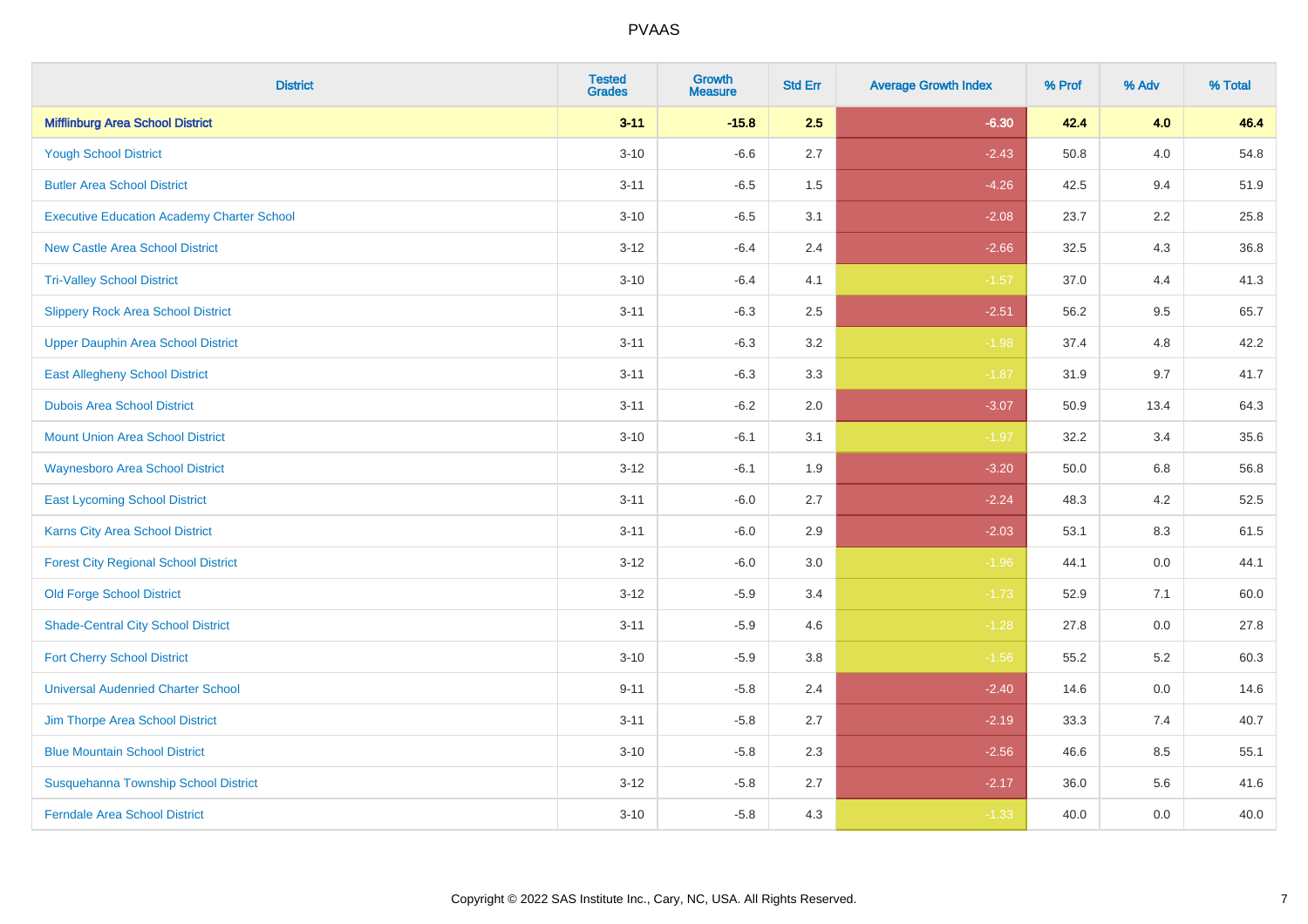| <b>District</b>                                | <b>Tested</b><br><b>Grades</b> | Growth<br><b>Measure</b> | <b>Std Err</b> | <b>Average Growth Index</b> | % Prof | % Adv   | % Total |
|------------------------------------------------|--------------------------------|--------------------------|----------------|-----------------------------|--------|---------|---------|
| <b>Mifflinburg Area School District</b>        | $3 - 11$                       | $-15.8$                  | 2.5            | $-6.30$                     | 42.4   | 4.0     | 46.4    |
| <b>Pequea Valley School District</b>           | $3 - 11$                       | $-5.8$                   | 3.2            | $-1.80$                     | 39.8   | 9.1     | 48.9    |
| <b>Austin Area School District</b>             | $3 - 11$                       | $-5.7$                   | 6.4            | $-0.90$                     | 33.3   | 5.6     | 38.9    |
| <b>Carbon Career &amp; Technical Institute</b> | $9 - 11$                       | $-5.7$                   | 3.6            | $-1.59$                     | 34.5   | $1.2\,$ | 35.7    |
| <b>Claysburg-Kimmel School District</b>        | $3 - 11$                       | $-5.7$                   | 4.0            | $-1.42$                     | 42.9   | 8.2     | 51.0    |
| South Williamsport Area School District        | $3 - 10$                       | $-5.7$                   | 2.5            | $-2.30$                     | 45.5   | 4.5     | 50.0    |
| <b>Fairfield Area School District</b>          | $3 - 11$                       | $-5.6$                   | 3.4            | $-1.66$                     | 57.9   | 4.0     | 61.8    |
| <b>Canton Area School District</b>             | $3 - 11$                       | $-5.5$                   | 3.2            | $-1.75$                     | 40.7   | 2.3     | 43.0    |
| <b>Bermudian Springs School District</b>       | $3 - 11$                       | $-5.5$                   | 2.9            | $-1.94$                     | 56.4   | 6.8     | 63.2    |
| <b>Montrose Area School District</b>           | $3 - 10$                       | $-5.5$                   | 3.0            | $-1.82$                     | 46.7   | 5.4     | 52.2    |
| <b>Trinity Area School District</b>            | $3 - 11$                       | $-5.4$                   | 2.0            | $-2.71$                     | 48.3   | 11.8    | 60.1    |
| Imhotep Institute Charter High School          | $9 - 11$                       | $-5.3$                   | 5.8            | $-0.92$                     | 25.0   | 0.0     | 25.0    |
| <b>Corry Area School District</b>              | $3 - 11$                       | $-5.3$                   | 2.6            | $-2.03$                     | 38.5   | 6.0     | 44.5    |
| <b>Carlisle Area School District</b>           | $3 - 11$                       | $-5.3$                   | 1.9            | $-2.81$                     | 54.0   | 6.3     | 60.3    |
| <b>Indiana Area School District</b>            | $3 - 11$                       | $-5.3$                   | 2.3            | $-2.28$                     | 47.6   | 18.4    | 66.1    |
| <b>Middletown Area School District</b>         | $3 - 11$                       | $-5.3$                   | 2.6            | $-2.05$                     | 46.4   | 5.3     | 51.7    |
| <b>Brentwood Borough School District</b>       | $3 - 11$                       | $-5.3$                   | 3.0            | $-1.72$                     | 52.0   | 6.1     | 58.2    |
| Perseus House Charter School Of Excellence     | $6 - 11$                       | $-5.2$                   | 3.0            | $-1.72$                     | 16.5   | 0.0     | 16.5    |
| <b>Keystone Central School District</b>        | $3 - 11$                       | $-5.1$                   | 2.0            | $-2.46$                     | 44.7   | 4.6     | 49.4    |
| <b>Upper Moreland Township School District</b> | $3 - 11$                       | $-5.0$                   | 2.2            | $-2.31$                     | 57.9   | 4.0     | 61.9    |
| <b>Mount Pleasant Area School District</b>     | $3 - 11$                       | $-5.0$                   | 2.6            | $-1.93$                     | 52.6   | 0.0     | 52.6    |
| <b>Washington School District</b>              | $3 - 11$                       | $-4.9$                   | 2.8            | $-1.76$                     | 30.1   | 2.4     | 32.5    |
| <b>Brandywine Heights Area School District</b> | $3 - 11$                       | $-4.9$                   | 2.7            | $-1.81$                     | 49.2   | 8.2     | 57.4    |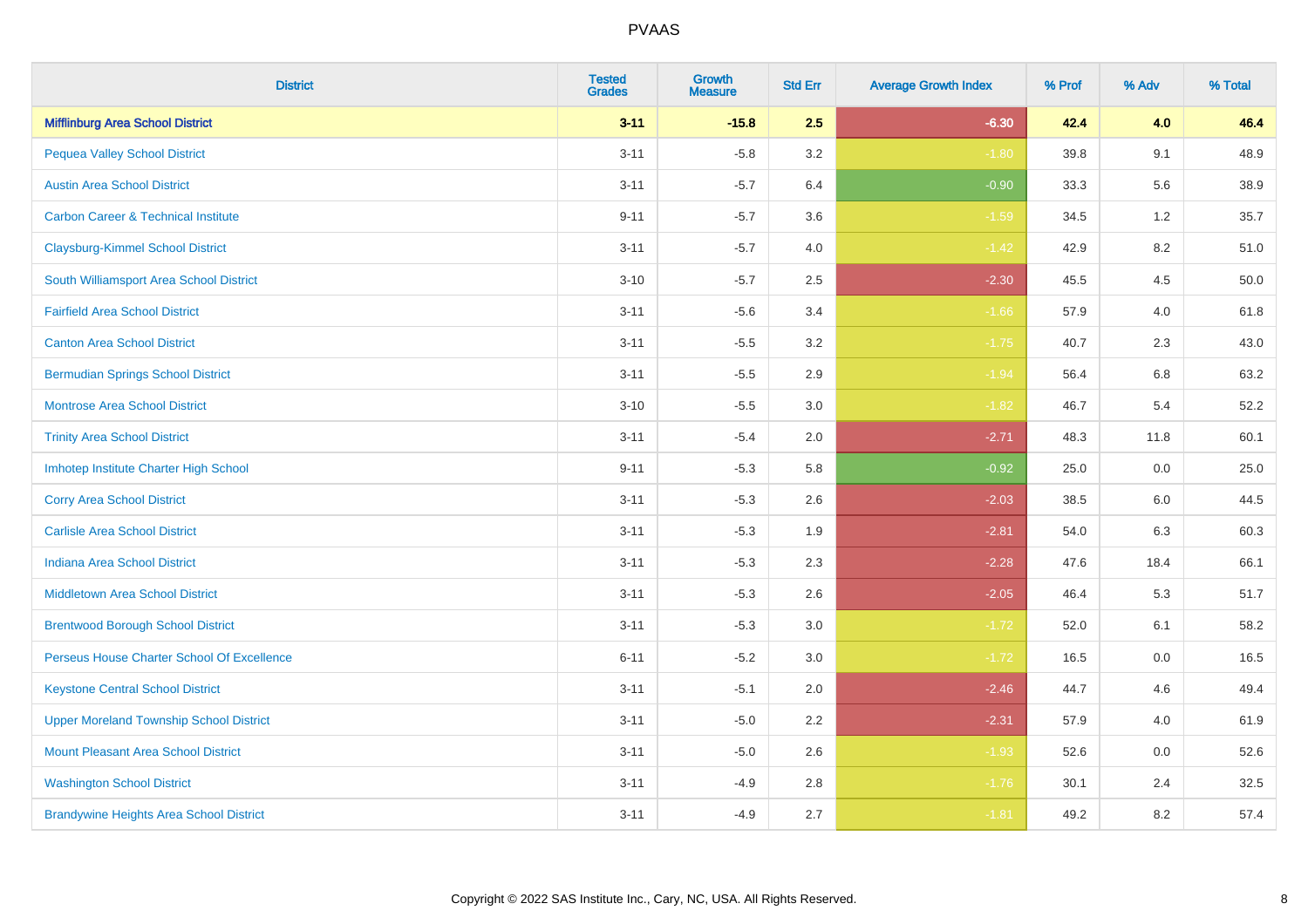| <b>District</b>                               | <b>Tested</b><br><b>Grades</b> | Growth<br><b>Measure</b> | <b>Std Err</b> | <b>Average Growth Index</b> | % Prof | % Adv   | % Total |
|-----------------------------------------------|--------------------------------|--------------------------|----------------|-----------------------------|--------|---------|---------|
| <b>Mifflinburg Area School District</b>       | $3 - 11$                       | $-15.8$                  | 2.5            | $-6.30$                     | 42.4   | 4.0     | 46.4    |
| <b>Juniata County School District</b>         | $3 - 12$                       | $-4.9$                   | 2.1            | $-2.26$                     | 38.5   | 2.9     | 41.4    |
| <b>Central Columbia School District</b>       | $3-12$                         | $-4.8$                   | 2.6            | $-1.86$                     | 53.7   | 14.8    | 68.5    |
| Nazareth Area School District                 | $3 - 11$                       | $-4.7$                   | 1.7            | $-2.82$                     | 59.2   | $9.9\,$ | 69.0    |
| <b>Boyertown Area School District</b>         | $3 - 11$                       | $-4.7$                   | 1.5            | $-3.17$                     | 55.2   | 11.3    | 66.5    |
| <b>Apollo-Ridge School District</b>           | $3-12$                         | $-4.7$                   | 3.7            | $-1.24$                     | 50.0   | 10.0    | 60.0    |
| <b>Crawford Central School District</b>       | $3 - 11$                       | $-4.7$                   | 2.2            | $-2.15$                     | 40.6   | 10.5    | 51.1    |
| <b>Riverview School District</b>              | $3 - 11$                       | $-4.6$                   | 3.8            | $-1.20$                     | 57.9   | 15.8    | 73.7    |
| <b>West Greene School District</b>            | $3 - 11$                       | $-4.5$                   | 4.3            | $-1.04$                     | 36.6   | 7.3     | 43.9    |
| <b>Greensburg Salem School District</b>       | $3 - 11$                       | $-4.4$                   | 2.4            | $-1.88$                     | 47.6   | 4.9     | 52.4    |
| <b>Coatesville Area School District</b>       | $3 - 11$                       | $-4.4$                   | 1.7            | $-2.62$                     | 36.3   | 4.2     | 40.5    |
| <b>Quakertown Community School District</b>   | $3 - 12$                       | $-4.4$                   | 1.6            | $-2.70$                     | 56.5   | 10.0    | 66.6    |
| <b>Somerset Area School District</b>          | $3 - 11$                       | $-4.4$                   | 2.3            | $-1.93$                     | 44.4   | 14.9    | 59.3    |
| <b>Gillingham Charter School</b>              | $3 - 11$                       | $-4.4$                   | 5.6            | $-0.77$                     | 20.8   | 8.3     | 29.2    |
| <b>Forest Area School District</b>            | $3 - 11$                       | $-4.4$                   | 5.4            | $-0.81$                     | 36.2   | 2.1     | 38.3    |
| Jeannette City School District                | $3 - 11$                       | $-4.3$                   | 3.8            | $-1.13$                     | 46.7   | 7.5     | 54.2    |
| <b>Antietam School District</b>               | $3 - 10$                       | $-4.3$                   | 3.8            | $-1.13$                     | 36.4   | 5.4     | 41.8    |
| <b>Oxford Area School District</b>            | $3 - 11$                       | $-4.3$                   | 1.9            | $-2.26$                     | 41.3   | 8.0     | 49.3    |
| <b>Bristol Borough School District</b>        | $3 - 12$                       | $-4.3$                   | 3.4            | $-1.27$                     | 39.7   | 1.3     | 41.0    |
| <b>Turkeyfoot Valley Area School District</b> | $3-12$                         | $-4.3$                   | 5.6            | $-0.76$                     | 22.0   | 5.1     | 27.1    |
| <b>Troy Area School District</b>              | $3 - 10$                       | $-4.3$                   | 3.4            | $-1.26$                     | 43.2   | 5.7     | 48.9    |
| East Pennsboro Area School District           | $3 - 11$                       | $-4.2$                   | 2.5            | $-1.71$                     | 60.8   | 8.5     | 69.3    |
| <b>Ellwood City Area School District</b>      | $3 - 11$                       | $-4.2$                   | 3.2            | $-1.29$                     | 54.1   | 14.1    | 68.2    |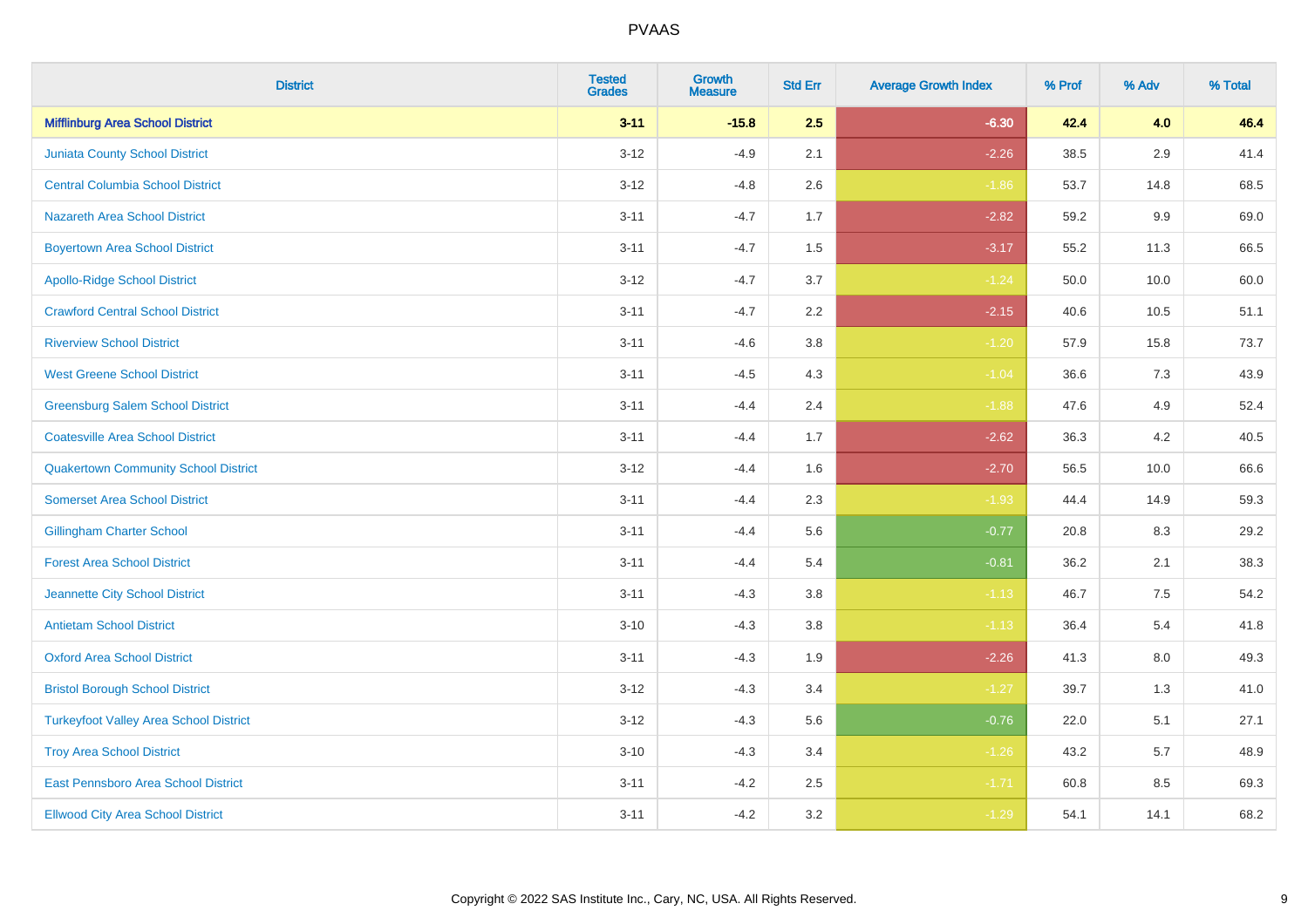| <b>District</b>                                                       | <b>Tested</b><br><b>Grades</b> | <b>Growth</b><br><b>Measure</b> | <b>Std Err</b> | <b>Average Growth Index</b> | % Prof | % Adv   | % Total |
|-----------------------------------------------------------------------|--------------------------------|---------------------------------|----------------|-----------------------------|--------|---------|---------|
| <b>Mifflinburg Area School District</b>                               | $3 - 11$                       | $-15.8$                         | 2.5            | $-6.30$                     | 42.4   | 4.0     | 46.4    |
| <b>MaST Community Charter School</b>                                  | $3 - 10$                       | $-4.1$                          | 2.7            | $-1.52$                     | 44.0   | 9.5     | 53.4    |
| <b>Easton Area School District</b>                                    | $3 - 12$                       | $-4.1$                          | 1.4            | $-2.91$                     | 39.9   | 4.0     | 43.9    |
| <b>Cambria Heights School District</b>                                | $3 - 10$                       | $-4.1$                          | 3.1            | $-1.32$                     | 51.0   | $6.0\,$ | 57.0    |
| <b>Elk Lake School District</b>                                       | $3 - 11$                       | $-4.0$                          | 3.3            | $-1.23$                     | 46.2   | 3.3     | 49.4    |
| <b>Pottstown School District</b>                                      | $3 - 12$                       | $-4.0$                          | 2.4            | $-1.68$                     | 29.8   | 1.2     | 31.0    |
| <b>Gettysburg Area School District</b>                                | $3 - 11$                       | $-4.0$                          | 2.1            | $-1.89$                     | 45.3   | 14.0    | 59.3    |
| Preparatory Charter School Of Mathematics, Science, Tech, And Careers | $9 - 10$                       | $-4.0$                          | 2.5            | $-1.59$                     | 15.0   | 0.0     | 15.0    |
| <b>Sullivan County School District</b>                                | $3 - 10$                       | $-4.0$                          | 4.4            | $-0.90$                     | 66.7   | 2.6     | 69.2    |
| <b>Westmont Hilltop School District</b>                               | $3 - 11$                       | $-4.0$                          | 2.8            | $-1.40$                     | 36.3   | 13.3    | 49.6    |
| Juniata Valley School District                                        | $3 - 11$                       | $-3.9$                          | 3.5            | $-1.10$                     | 44.4   | 3.5     | 47.8    |
| <b>Big Beaver Falls Area School District</b>                          | $3 - 11$                       | $-3.9$                          | 3.3            | $-1.18$                     | 34.1   | 3.5     | 37.6    |
| <b>York Co School Of Technology</b>                                   | $9 - 12$                       | $-3.8$                          | 1.7            | $-2.22$                     | 39.1   | 5.6     | 44.7    |
| <b>Valley Grove School District</b>                                   | $3 - 10$                       | $-3.7$                          | 3.7            | $-1.01$                     | 51.2   | 6.1     | 57.3    |
| <b>Kane Area School District</b>                                      | $3 - 10$                       | $-3.7$                          | 3.2            | $-1.17$                     | 39.5   | 9.9     | 49.4    |
| <b>Conemaugh Township Area School District</b>                        | $3 - 12$                       | $-3.7$                          | 3.4            | $-1.09$                     | 53.8   | 17.6    | 71.4    |
| <b>Kiski Area School District</b>                                     | $3 - 11$                       | $-3.7$                          | 2.0            | $-1.86$                     | 57.4   | 10.4    | 67.8    |
| <b>Twin Valley School District</b>                                    | $3 - 12$                       | $-3.6$                          | 2.1            | $-1.69$                     | 49.6   | 7.1     | 56.8    |
| <b>Perkiomen Valley School District</b>                               | $3 - 11$                       | $-3.5$                          | 1.6            | $-2.18$                     | 53.8   | 13.4    | 67.2    |
| <b>Fannett-Metal School District</b>                                  | $3 - 11$                       | $-3.4$                          | 5.1            | $-0.67$                     | 38.7   | 8.1     | 46.8    |
| <b>Chestnut Ridge School District</b>                                 | $3 - 12$                       | $-3.4$                          | 2.9            | $-1.17$                     | 46.6   | 5.8     | 52.4    |
| <b>Pittsburgh School District</b>                                     | $3 - 11$                       | $-3.3$                          | 1.1            | $-3.04$                     | 33.9   | 8.2     | 42.1    |
| <b>Riverside School District</b>                                      | $3 - 11$                       | $-3.2$                          | 3.0            | $-1.09$                     | 43.0   | 9.0     | 52.0    |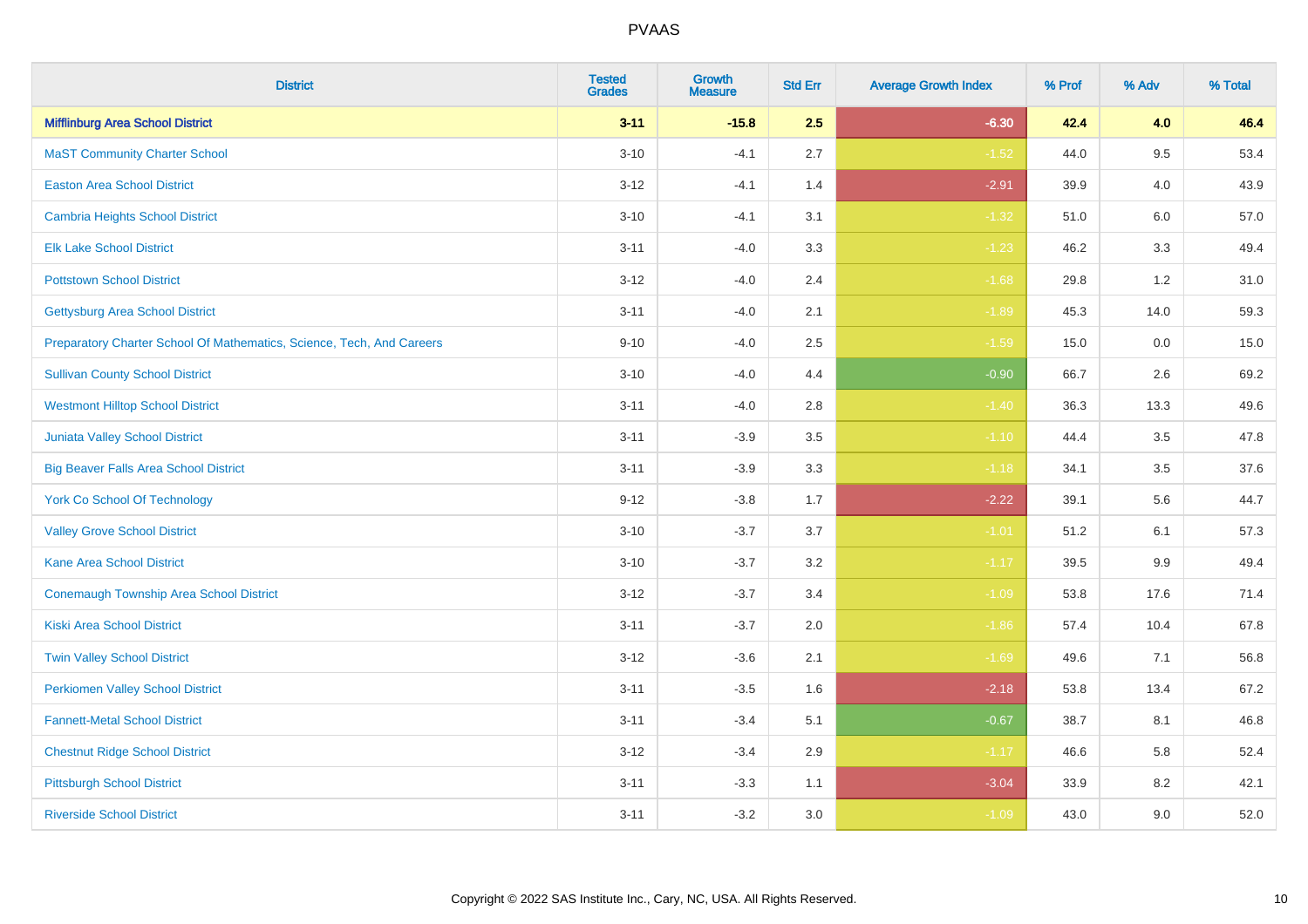| <b>District</b>                                         | <b>Tested</b><br><b>Grades</b> | Growth<br><b>Measure</b> | <b>Std Err</b> | <b>Average Growth Index</b> | % Prof | % Adv   | % Total |
|---------------------------------------------------------|--------------------------------|--------------------------|----------------|-----------------------------|--------|---------|---------|
| <b>Mifflinburg Area School District</b>                 | $3 - 11$                       | $-15.8$                  | 2.5            | $-6.30$                     | 42.4   | 4.0     | 46.4    |
| <b>Conemaugh Valley School District</b>                 | $3 - 12$                       | $-3.2$                   | 4.1            | $-0.78$                     | 48.2   | 5.6     | 53.7    |
| <b>Columbia Borough School District</b>                 | $3-12$                         | $-3.1$                   | 3.5            | $-0.89$                     | 29.5   | 1.9     | 31.4    |
| <b>Northeast Bradford School District</b>               | $3 - 10$                       | $-3.1$                   | 4.0            | $-0.78$                     | 33.9   | 3.4     | 37.3    |
| <b>Greater Johnstown School District</b>                | $3 - 11$                       | $-3.1$                   | 2.6            | $-1.19$                     | 26.1   | 0.0     | 26.1    |
| <b>Greencastle-Antrim School District</b>               | $3 - 11$                       | $-3.0$                   | 2.2            | $-1.36$                     | 62.4   | $9.9\,$ | 72.3    |
| Center For Student Learning Charter School At Pennsbury | $6 - 12$                       | $-2.9$                   | 6.1            | $-0.47$                     | 42.9   | $0.0\,$ | 42.9    |
| <b>Scranton School District</b>                         | $3 - 12$                       | $-2.9$                   | 2.4            | $-1.22$                     | 45.6   | 3.6     | 49.1    |
| Oil City Area School District                           | $3 - 11$                       | $-2.9$                   | 2.6            | $-1.08$                     | 44.4   | 5.8     | 50.2    |
| <b>Quaker Valley School District</b>                    | $3 - 11$                       | $-2.8$                   | $2.6\,$        | $-1.08$                     | 55.2   | 13.2    | 68.4    |
| <b>Susquehanna Community School District</b>            | $3 - 11$                       | $-2.8$                   | 4.2            | $-0.66$                     | 49.4   | 6.9     | 56.3    |
| <b>Chichester School District</b>                       | $3 - 11$                       | $-2.7$                   | 2.3            | $-1.17$                     | 44.6   | 6.6     | 51.2    |
| <b>Lewisburg Area School District</b>                   | $3 - 11$                       | $-2.7$                   | 2.6            | $-1.03$                     | 57.0   | 18.5    | 75.6    |
| Shenango Area School District                           | $3 - 11$                       | $-2.6$                   | 3.3            | $-0.79$                     | 50.6   | 13.9    | 64.6    |
| <b>Charleroi School District</b>                        | $3 - 11$                       | $-2.6$                   | 3.0            | $-0.86$                     | 55.7   | 7.4     | 63.1    |
| <b>Dallas School District</b>                           | $3 - 11$                       | $-2.5$                   | 2.2            | $-1.12$                     | 54.9   | 7.6     | 62.4    |
| <b>Clarion-Limestone Area School District</b>           | $3 - 12$                       | $-2.5$                   | 4.1            | $-0.60$                     | 56.8   | 6.8     | 63.6    |
| North Pocono School District                            | $3 - 11$                       | $-2.3$                   | 3.4            | $-0.68$                     | 52.0   | 16.4    | 68.5    |
| <b>Wyoming Valley West School District</b>              | $3 - 11$                       | $-2.2$                   | 2.4            | $-0.91$                     | 49.4   | 3.0     | 52.4    |
| <b>Burgettstown Area School District</b>                | $3 - 11$                       | $-2.1$                   | 3.4            | $-0.62$                     | 50.0   | 1.4     | 51.4    |
| <b>Bald Eagle Area School District</b>                  | $3 - 11$                       | $-2.1$                   | 2.7            | $-0.75$                     | 48.4   | 9.4     | 57.7    |
| Huntingdon Area School District                         | $3 - 11$                       | $-2.0$                   | 2.7            | $-0.72$                     | 36.8   | 10.3    | 47.0    |
| <b>Hope For Hyndman Charter School</b>                  | $3 - 11$                       | $-2.0$                   | 6.1            | $-0.32$                     | 33.3   | 0.0     | 33.3    |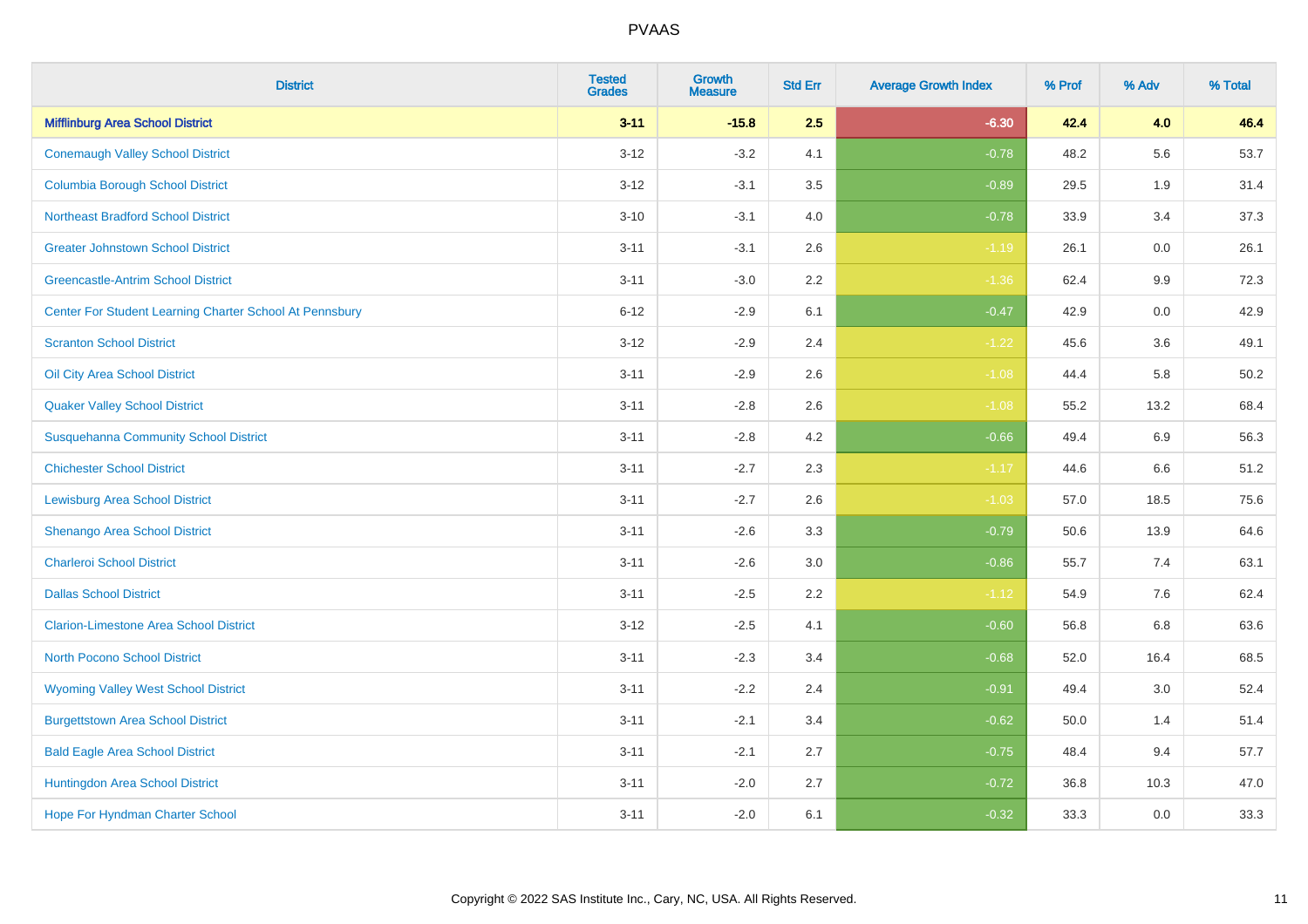| <b>District</b>                          | <b>Tested</b><br><b>Grades</b> | <b>Growth</b><br><b>Measure</b> | <b>Std Err</b> | <b>Average Growth Index</b> | % Prof | % Adv | % Total |
|------------------------------------------|--------------------------------|---------------------------------|----------------|-----------------------------|--------|-------|---------|
| <b>Mifflinburg Area School District</b>  | $3 - 11$                       | $-15.8$                         | 2.5            | $-6.30$                     | 42.4   | 4.0   | 46.4    |
| <b>Montour School District</b>           | $3 - 11$                       | $-1.8$                          | 2.1            | $-0.88$                     | 61.4   | 15.1  | 76.5    |
| <b>North Hills School District</b>       | $3 - 11$                       | $-1.8$                          | 1.8            | $-0.96$                     | 59.1   | 14.1  | 73.2    |
| <b>Phoenixville Area School District</b> | $3 - 11$                       | $-1.7$                          | 2.1            | $-0.83$                     | 59.9   | 10.6  | 70.5    |
| <b>Chartiers Valley School District</b>  | $3 - 11$                       | $-1.7$                          | 2.0            | $-0.81$                     | 54.7   | 8.4   | 63.1    |
| <b>Mid Valley School District</b>        | $3 - 10$                       | $-1.7$                          | 3.0            | $-0.55$                     | 45.1   | 7.8   | 52.9    |
| South Side Area School District          | $3 - 11$                       | $-1.6$                          | 3.3            | $-0.48$                     | 50.0   | 6.8   | 56.8    |
| <b>Cornell School District</b>           | $3 - 11$                       | $-1.6$                          | 5.0            | $-0.32$                     | 33.8   | 1.5   | 35.4    |
| <b>Lehighton Area School District</b>    | $3 - 11$                       | $-1.6$                          | 2.3            | $-0.70$                     | 51.1   | 5.6   | 56.7    |
| <b>Central Greene School District</b>    | $3 - 11$                       | $-1.6$                          | 2.8            | $-0.55$                     | 54.2   | 2.8   | 57.0    |
| <b>Lebanon School District</b>           | $3 - 11$                       | $-1.6$                          | 1.9            | $-0.80$                     | 24.4   | 2.6   | 27.0    |
| <b>Sharpsville Area School District</b>  | $3 - 11$                       | $-1.4$                          | 3.5            | $-0.40$                     | 55.2   | 13.4  | 68.7    |
| <b>Seneca Valley School District</b>     | $3 - 11$                       | $-1.4$                          | 1.4            | $-0.99$                     | 57.2   | 11.4  | 68.6    |
| <b>Cheltenham School District</b>        | $3 - 11$                       | $-1.4$                          | 2.1            | $-0.67$                     | 46.1   | 10.0  | 56.1    |
| <b>Wyoming Area School District</b>      | $3 - 10$                       | $-1.3$                          | 2.6            | $-0.50$                     | 53.8   | 10.8  | 64.6    |
| <b>Bellwood-Antis School District</b>    | $3 - 10$                       | $-1.2$                          | 3.2            | $-0.39$                     | 55.1   | 10.1  | 65.2    |
| <b>Palmerton Area School District</b>    | $3 - 11$                       | $-1.2$                          | 3.0            | $-0.39$                     | 57.4   | 5.0   | 62.4    |
| Mt Lebanon School District               | $3 - 11$                       | $-1.0$                          | 1.5            | $-0.70$                     | 61.9   | 24.0  | 85.9    |
| <b>North Schuylkill School District</b>  | $3 - 11$                       | $-1.0$                          | 2.4            | $-0.42$                     | 41.8   | 5.1   | 46.8    |
| <b>Manheim Township School District</b>  | $3 - 12$                       | $-0.9$                          | 1.6            | $-0.58$                     | 53.2   | 15.5  | 68.7    |
| <b>Lakeview School District</b>          | $3 - 11$                       | $-0.9$                          | 3.7            | $-0.24$                     | 60.3   | 3.2   | 63.5    |
| <b>Glendale School District</b>          | $3 - 10$                       | $-0.9$                          | 3.7            | $-0.24$                     | 50.0   | 5.4   | 55.4    |
| <b>Conewago Valley School District</b>   | $3 - 12$                       | $-0.9$                          | 2.0            | $-0.45$                     | 51.7   | 9.6   | 61.3    |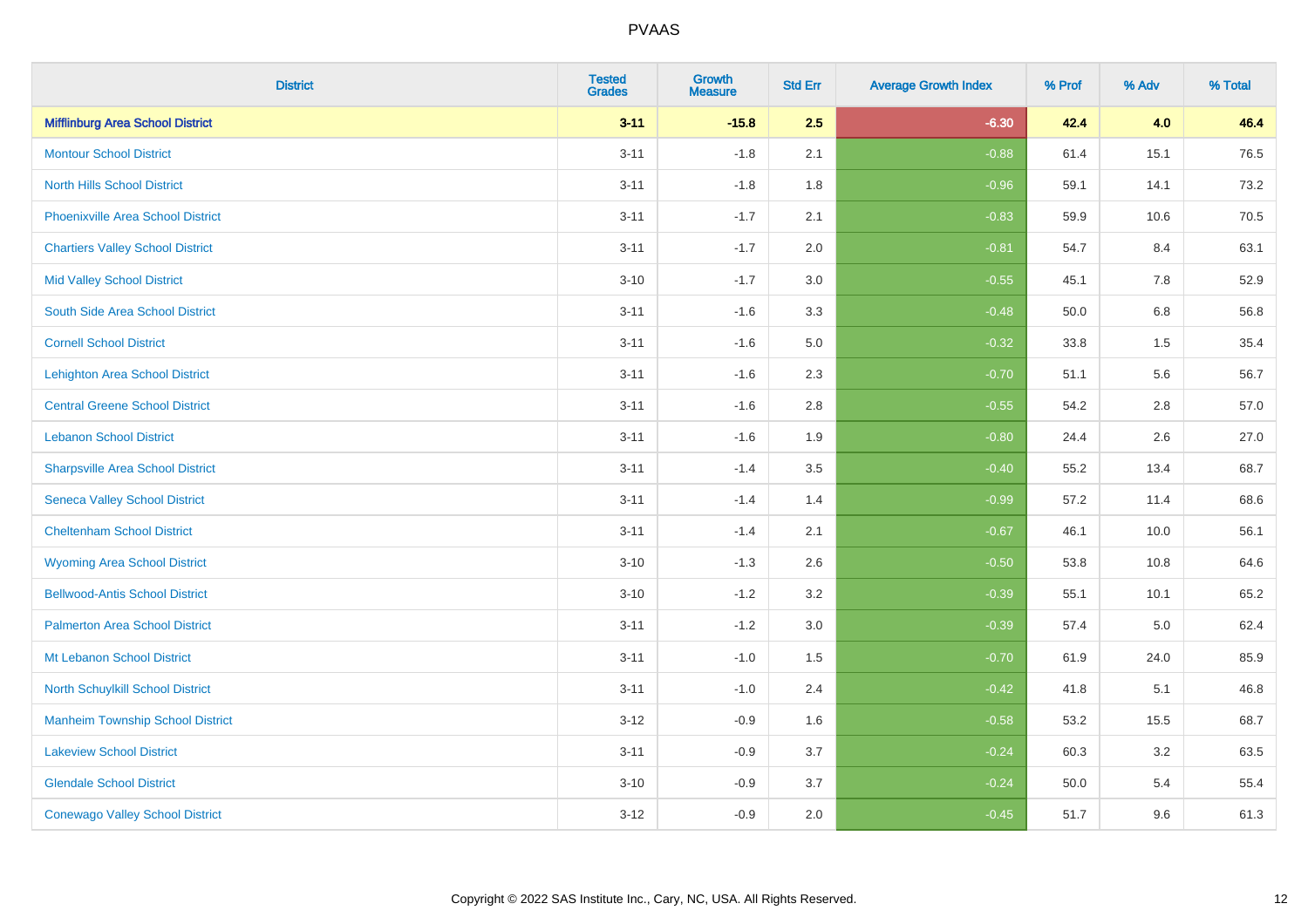| <b>District</b>                                    | <b>Tested</b><br><b>Grades</b> | <b>Growth</b><br><b>Measure</b> | <b>Std Err</b> | <b>Average Growth Index</b> | % Prof | % Adv | % Total |
|----------------------------------------------------|--------------------------------|---------------------------------|----------------|-----------------------------|--------|-------|---------|
| <b>Mifflinburg Area School District</b>            | $3 - 11$                       | $-15.8$                         | 2.5            | $-6.30$                     | 42.4   | 4.0   | 46.4    |
| <b>Elizabethtown Area School District</b>          | $3 - 12$                       | $-0.9$                          | 1.9            | $-0.47$                     | 50.0   | 11.2  | 61.2    |
| <b>Millville Area School District</b>              | $3 - 12$                       | $-0.9$                          | 4.7            | $-0.18$                     | 51.4   | 5.4   | 56.8    |
| <b>Bangor Area School District</b>                 | $3 - 12$                       | $-0.9$                          | 2.0            | $-0.43$                     | 44.3   | 4.7   | 49.0    |
| <b>Canon-Mcmillan School District</b>              | $3 - 11$                       | $-0.8$                          | 1.6            | $-0.50$                     | 58.7   | 15.9  | 74.6    |
| <b>Shaler Area School District</b>                 | $3 - 11$                       | $-0.8$                          | 1.9            | $-0.43$                     | 49.1   | 9.6   | 58.7    |
| <b>Albert Gallatin Area School District</b>        | $3 - 11$                       | $-0.8$                          | 2.4            | $-0.32$                     | 54.5   | 10.0  | 64.6    |
| <b>Westinghouse Arts Academy Charter School</b>    | $9 - 10$                       | $-0.7$                          | 3.6            | $-0.19$                     | 59.2   | 8.4   | 67.6    |
| <b>Achievement House Charter School</b>            | $7 - 11$                       | $-0.7$                          | 4.0            | $-0.17$                     | 32.5   | 2.6   | 35.1    |
| <b>Otto-Eldred School District</b>                 | $3 - 11$                       | $-0.7$                          | 4.2            | $-0.15$                     | 56.2   | 6.2   | 62.5    |
| <b>Panther Valley School District</b>              | $3-12$                         | $-0.6$                          | 3.3            | $-0.19$                     | 47.9   | 4.3   | 52.1    |
| <b>Tuscarora School District</b>                   | $3 - 11$                       | $-0.6$                          | 2.3            | $-0.27$                     | 45.1   | 8.1   | 53.2    |
| <b>Girard School District</b>                      | $3 - 11$                       | $-0.6$                          | 2.7            | $-0.22$                     | 53.9   | 15.6  | 69.6    |
| <b>Mount Carmel Area School District</b>           | $3 - 11$                       | $-0.6$                          | 3.1            | $-0.18$                     | 45.3   | 2.1   | 47.4    |
| <b>Central Fulton School District</b>              | $3 - 11$                       | $-0.5$                          | 3.5            | $-0.14$                     | 51.4   | 8.6   | 60.0    |
| Philadelphia Electrical & Tech Charter High School | $10 - 10$                      | $-0.5$                          | 2.9            | $-0.15$                     | 8.8    | 0.0   | 8.8     |
| <b>Blue Ridge School District</b>                  | $3 - 11$                       | $-0.5$                          | 3.6            | $-0.12$                     | 44.6   | 3.1   | 47.7    |
| <b>Oley Valley School District</b>                 | $3 - 11$                       | $-0.4$                          | 2.8            | $-0.15$                     | 43.1   | 12.9  | 56.0    |
| <b>Harrisburg City School District</b>             | $3 - 11$                       | $-0.4$                          | 2.1            | $-0.19$                     | 15.1   | 0.4   | 15.5    |
| <b>Penn Manor School District</b>                  | $3 - 11$                       | $-0.4$                          | 1.6            | $-0.25$                     | 51.9   | 12.6  | 64.5    |
| New Kensington-Arnold School District              | $3 - 11$                       | $-0.4$                          | 3.8            | $-0.10$                     | 40.7   | 3.7   | 44.4    |
| <b>Crestwood School District</b>                   | $3 - 11$                       | $-0.4$                          | 2.4            | $-0.17$                     | 57.4   | 17.0  | 74.4    |
| <b>Southern Lehigh School District</b>             | $3 - 11$                       | $-0.4$                          | 2.3            | $-0.17$                     | 66.1   | 11.9  | 78.0    |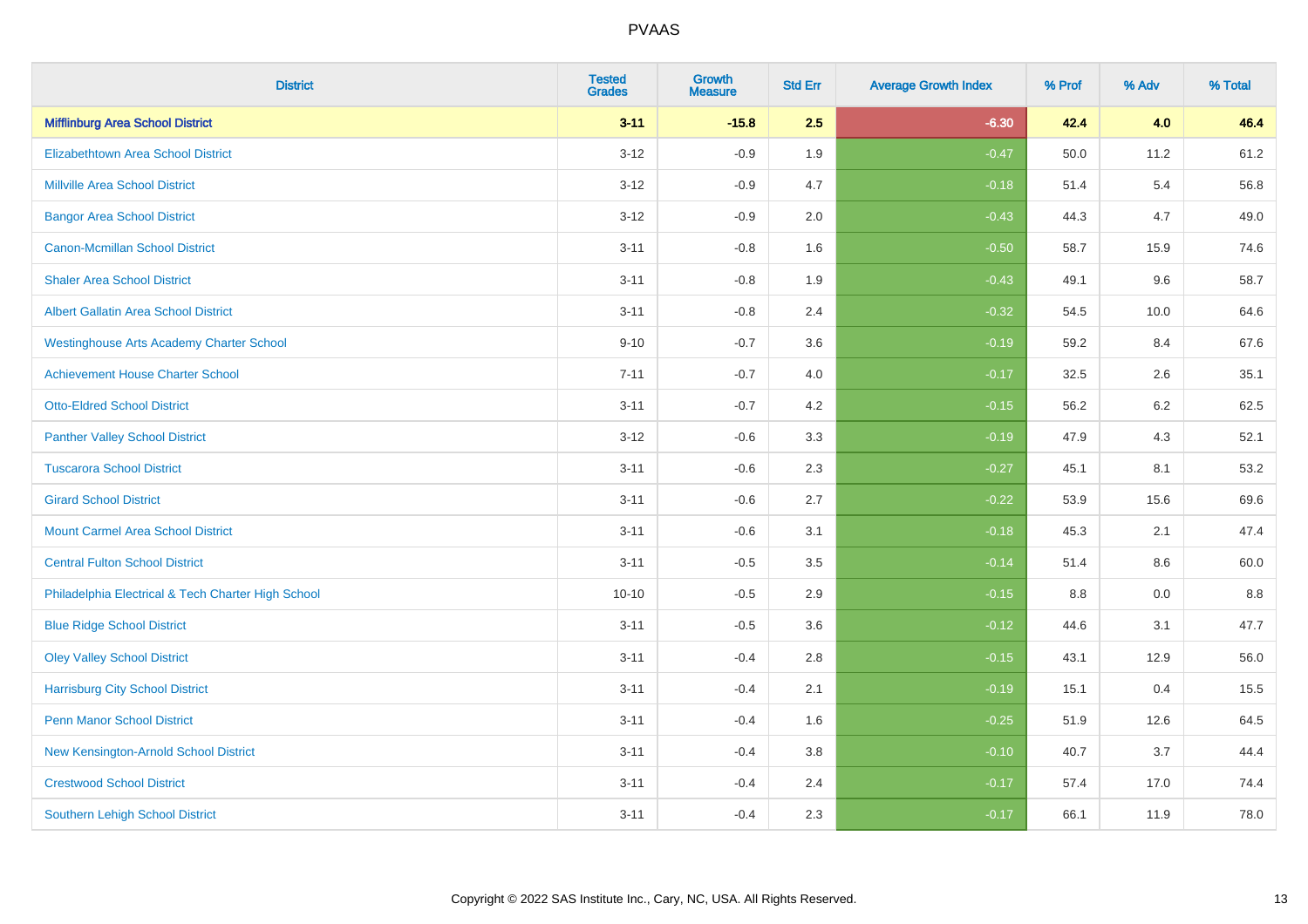| <b>District</b>                          | <b>Tested</b><br><b>Grades</b> | <b>Growth</b><br><b>Measure</b> | <b>Std Err</b> | <b>Average Growth Index</b> | % Prof | % Adv | % Total |
|------------------------------------------|--------------------------------|---------------------------------|----------------|-----------------------------|--------|-------|---------|
| <b>Mifflinburg Area School District</b>  | $3 - 11$                       | $-15.8$                         | 2.5            | $-6.30$                     | 42.4   | 4.0   | 46.4    |
| <b>Bellefonte Area School District</b>   | $3 - 11$                       | $-0.4$                          | 2.2            | $-0.17$                     | 47.6   | 10.6  | 58.2    |
| <b>Avella Area School District</b>       | $3 - 12$                       | $-0.3$                          | 4.7            | $-0.05$                     | 49.3   | 14.5  | 63.8    |
| <b>Chester-Upland School District</b>    | $3 - 11$                       | $-0.3$                          | 2.7            | $-0.09$                     | 13.8   | 0.8   | 14.6    |
| <b>Mercer Area School District</b>       | $3 - 11$                       | $-0.2$                          | 3.3            | $-0.06$                     | 56.0   | 8.0   | 64.0    |
| <b>Kutztown Area School District</b>     | $3 - 12$                       | $-0.2$                          | 3.2            | $-0.05$                     | 55.4   | 13.3  | 68.7    |
| <b>Warren County School District</b>     | $3 - 11$                       | $-0.1$                          | 1.8            | $-0.06$                     | 37.2   | 5.3   | 42.6    |
| <b>Susquenita School District</b>        | $3 - 11$                       | $-0.1$                          | 2.8            | $-0.01$                     | 47.7   | 10.1  | 57.8    |
| Penn Cambria School District             | $3 - 11$                       | $-0.0$                          | 2.7            | $-0.01$                     | 61.5   | 7.7   | 69.2    |
| <b>Wilkes-Barre Area School District</b> | $3 - 11$                       | 0.1                             | 3.2            | 0.02                        | 35.5   | 5.4   | 40.9    |
| East Stroudsburg Area School District    | $3 - 11$                       | 0.1                             | 1.6            | 0.05                        | 45.8   | 7.8   | 53.6    |
| <b>Hempfield School District</b>         | $3 - 11$                       | 0.1                             | 1.4            | 0.08                        | 58.2   | 9.9   | 68.2    |
| <b>West Branch Area School District</b>  | $3 - 11$                       | 0.2                             | $3.8\,$        | 0.05                        | 47.2   | 1.9   | 49.1    |
| Northern Lebanon School District         | $3 - 11$                       | 0.4                             | 2.5            | 0.15                        | 28.0   | 3.0   | 31.0    |
| <b>Danville Area School District</b>     | $3 - 11$                       | 0.4                             | 2.6            | 0.15                        | 57.4   | 18.4  | 75.7    |
| <b>Jersey Shore Area School District</b> | $3 - 11$                       | $0.5\,$                         | 2.6            | 0.21                        | 47.1   | 9.2   | 56.2    |
| <b>Reynolds School District</b>          | $3 - 10$                       | 0.5                             | 3.4            | 0.16                        | 52.1   | 7.0   | 59.2    |
| <b>Brockway Area School District</b>     | $3 - 11$                       | 0.6                             | 3.6            | 0.16                        | 49.2   | 7.7   | 56.9    |
| <b>Smethport Area School District</b>    | $3 - 12$                       | 0.6                             | 3.9            | 0.15                        | 37.0   | 1.8   | 38.9    |
| <b>Greater Latrobe School District</b>   | $3 - 11$                       | 0.6                             | 1.9            | 0.31                        | 55.5   | 14.1  | 69.5    |
| <b>Lower Dauphin School District</b>     | $3 - 11$                       | 0.6                             | 1.9            | 0.33                        | 49.2   | 12.6  | 61.8    |
| <b>Bloomsburg Area School District</b>   | $3 - 10$                       | 0.7                             | 3.0            | 0.23                        | 55.9   | 11.8  | 67.6    |
| Insight PA Cyber Charter School          | $3 - 11$                       | 0.7                             | 5.7            | 0.12                        | 50.0   | 4.8   | 54.8    |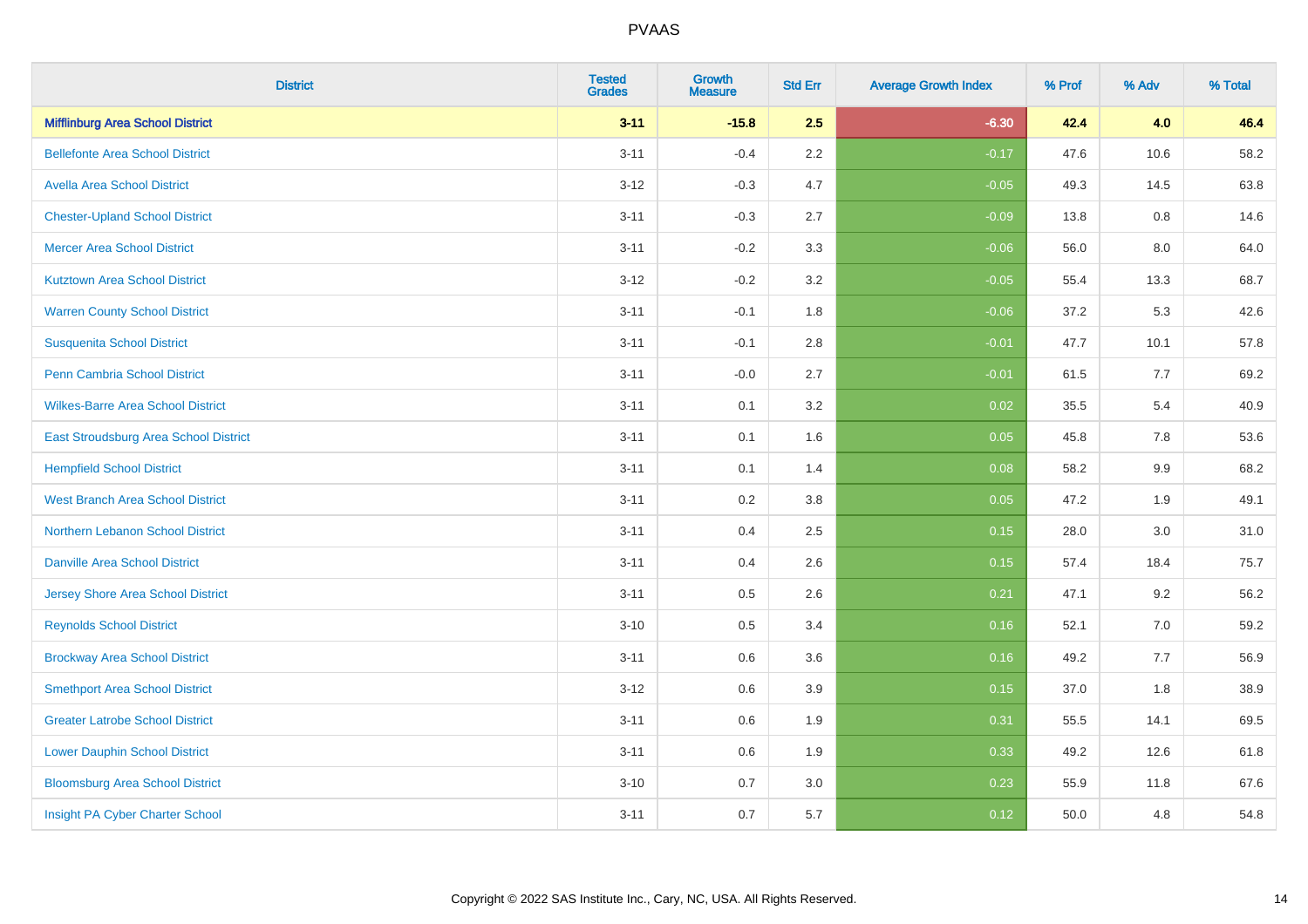| <b>District</b>                               | <b>Tested</b><br><b>Grades</b> | <b>Growth</b><br><b>Measure</b> | <b>Std Err</b> | <b>Average Growth Index</b> | % Prof | % Adv   | % Total |
|-----------------------------------------------|--------------------------------|---------------------------------|----------------|-----------------------------|--------|---------|---------|
| <b>Mifflinburg Area School District</b>       | $3 - 11$                       | $-15.8$                         | 2.5            | $-6.30$                     | 42.4   | 4.0     | 46.4    |
| Lehigh Valley Academy Regional Charter School | $3 - 11$                       | 0.7                             | 2.3            | 0.32                        | 46.3   | $5.0\,$ | 51.4    |
| <b>Greenville Area School District</b>        | $3 - 11$                       | 0.7                             | 2.9            | 0.26                        | 53.4   | 6.9     | 60.3    |
| <b>Gateway School District</b>                | $3 - 11$                       | 0.8                             | 2.2            | 0.38                        | 52.1   | 13.8    | 65.9    |
| <b>Wyomissing Area School District</b>        | $3 - 12$                       | 0.8                             | 2.6            | 0.33                        | 55.7   | 17.6    | 73.3    |
| <b>Wallingford-Swarthmore School District</b> | $3 - 10$                       | 0.9                             | 2.4            | 0.38                        | 64.4   | 22.7    | 87.1    |
| South Eastern School District                 | $3 - 11$                       | 0.9                             | 2.4            | 0.39                        | 54.8   | 6.6     | 61.4    |
| <b>Radnor Township School District</b>        | $3 - 12$                       | 1.0                             | 2.1            | 0.50                        | 65.0   | 23.2    | 88.2    |
| <b>Lakeland School District</b>               | $3 - 11$                       | 1.1                             | 2.8            | 0.38                        | 48.6   | 3.7     | 52.3    |
| <b>Upper Adams School District</b>            | $3 - 11$                       | 1.3                             | 2.9            | 0.47                        | 55.2   | 8.6     | 63.8    |
| <b>Schuylkill Valley School District</b>      | $3 - 11$                       | 1.4                             | 2.5            | 0.56                        | 55.1   | 10.2    | 65.3    |
| <b>Newport School District</b>                | $3 - 12$                       | 1.4                             | 3.5            | 0.41                        | 51.5   | 10.3    | 61.8    |
| <b>Tussey Mountain School District</b>        | $3 - 12$                       | 1.5                             | 3.7            | 0.40                        | 38.6   | 1.8     | 40.4    |
| <b>Central Bucks School District</b>          | $3 - 11$                       | 1.6                             | 0.9            | 1.66                        | 63.0   | 16.8    | 79.8    |
| <b>Bensalem Township School District</b>      | $3 - 11$                       | 1.6                             | 1.6            | 0.98                        | 38.8   | 8.3     | 47.1    |
| <b>Athens Area School District</b>            | $3 - 11$                       | 1.6                             | 2.5            | 0.64                        | 46.9   | $7.6\,$ | 54.5    |
| <b>Purchase Line School District</b>          | $3 - 12$                       | 1.7                             | 3.5            | 0.47                        | 43.1   | 5.4     | 48.5    |
| South Fayette Township School District        | $3 - 11$                       | 1.7                             | 2.0            | 0.88                        | 61.0   | 26.5    | 87.6    |
| <b>Baldwin-Whitehall School District</b>      | $3 - 11$                       | 1.8                             | 1.9            | 0.94                        | 58.6   | 8.6     | 67.1    |
| <b>Laurel School District</b>                 | $3 - 11$                       | 1.8                             | 3.1            | 0.59                        | 70.1   | 2.3     | 72.4    |
| <b>West Jefferson Hills School District</b>   | $3 - 11$                       | 1.8                             | 2.1            | 0.88                        | 55.7   | 20.8    | 76.4    |
| <b>Williamsport Area School District</b>      | $3 - 11$                       | 1.9                             | 1.8            | 1.04                        | 44.1   | 12.8    | 56.9    |
| <b>Union Area School District</b>             | $3 - 11$                       | 1.9                             | 4.3            | 0.44                        | 61.5   | 0.0     | 61.5    |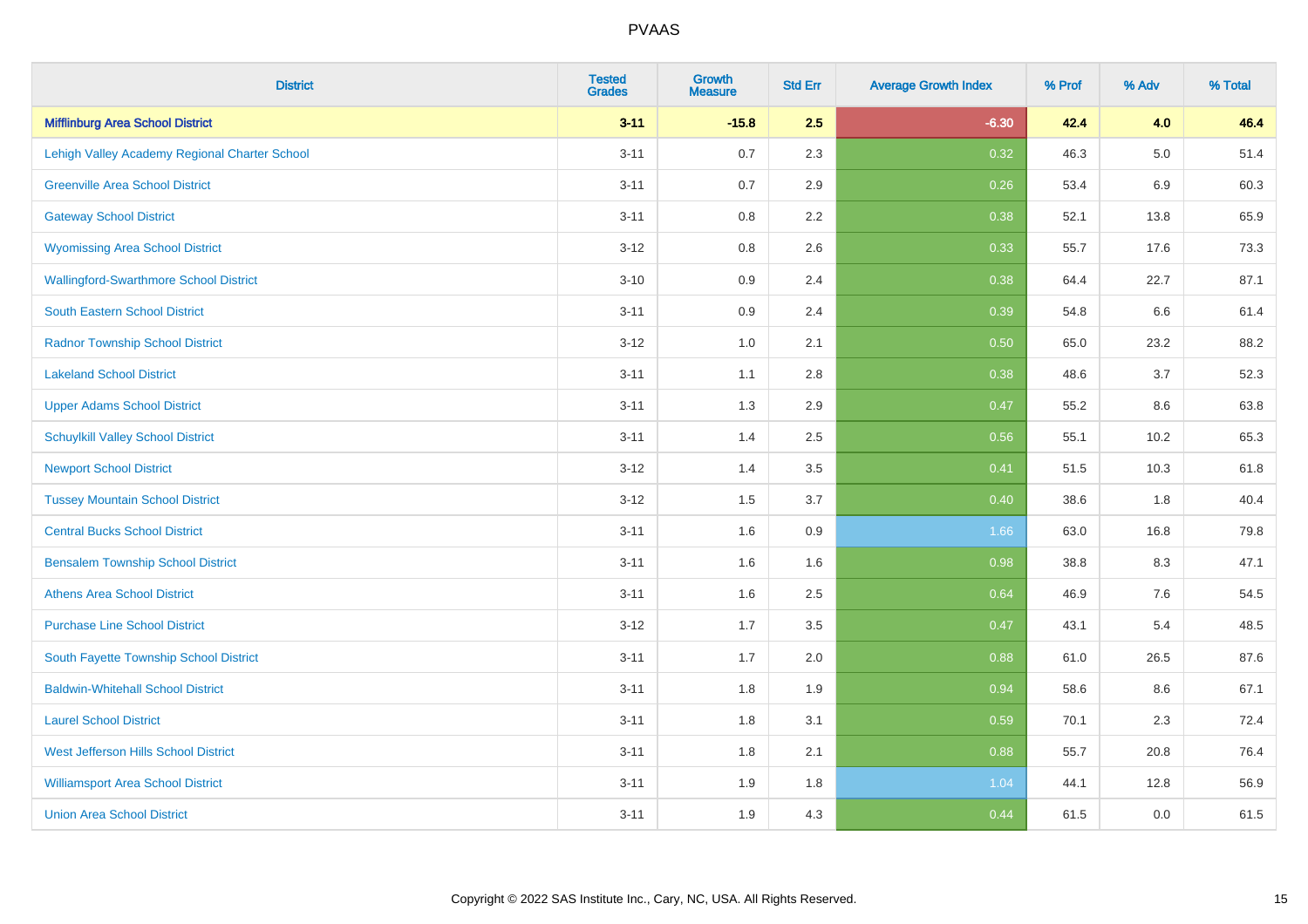| <b>District</b>                                | <b>Tested</b><br><b>Grades</b> | <b>Growth</b><br><b>Measure</b> | <b>Std Err</b> | <b>Average Growth Index</b> | % Prof | % Adv | % Total |
|------------------------------------------------|--------------------------------|---------------------------------|----------------|-----------------------------|--------|-------|---------|
| <b>Mifflinburg Area School District</b>        | $3 - 11$                       | $-15.8$                         | 2.5            | $-6.30$                     | 42.4   | 4.0   | 46.4    |
| <b>Franklin Regional School District</b>       | $3 - 11$                       | 2.0                             | 1.9            | 1.02                        | 66.7   | 15.5  | 82.1    |
| <b>Marple Newtown School District</b>          | $3 - 11$                       | 2.0                             | 2.4            | 0.81                        | 57.6   | 12.8  | 70.4    |
| <b>Lower Moreland Township School District</b> | $3 - 11$                       | 2.0                             | 2.2            | 0.95                        | 62.8   | 17.0  | 79.8    |
| <b>Mastery Charter School - Thomas Campus</b>  | $3 - 10$                       | 2.1                             | 6.2            | 0.33                        | 28.6   | 0.0   | 28.6    |
| <b>Mcguffey School District</b>                | $3 - 11$                       | 2.1                             | 2.6            | 0.81                        | 57.7   | 3.1   | 60.8    |
| <b>Manheim Central School District</b>         | $3 - 11$                       | 2.1                             | 2.1            | 1.01                        | 53.2   | 11.6  | 64.8    |
| <b>United School District</b>                  | $3 - 11$                       | 2.1                             | 3.4            | 0.63                        | 60.3   | 6.6   | 66.9    |
| Northwestern Lehigh School District            | $3 - 11$                       | 2.2                             | 2.3            | 0.93                        | 53.3   | 9.7   | 63.0    |
| <b>Galeton Area School District</b>            | $3 - 11$                       | $2.2\,$                         | 5.3            | 0.42                        | 41.3   | 4.4   | 45.6    |
| <b>Roberto Clemente Charter School</b>         | $3 - 12$                       | 2.2                             | 4.9            | 0.45                        | 27.5   | 5.0   | 32.5    |
| <b>Hanover Area School District</b>            | $3 - 11$                       | 2.2                             | 4.6            | 0.48                        | 42.9   | 5.7   | 48.6    |
| <b>Union School District</b>                   | $3 - 12$                       | 2.3                             | 4.2            | 0.54                        | 32.6   | 7.0   | 39.5    |
| <b>Tunkhannock Area School District</b>        | $3 - 11$                       | 2.3                             | 2.2            | 1.01                        | 44.9   | 9.6   | 54.6    |
| <b>Camp Hill School District</b>               | $3 - 12$                       | 2.3                             | $3.0\,$        | 0.78                        | 53.6   | 17.5  | 71.1    |
| <b>Bedford Area School District</b>            | $3 - 11$                       | 2.5                             | 2.6            | 0.93                        | 48.5   | 10.0  | 58.5    |
| Mastery Charter High School-Lenfest Campus     | $7 - 11$                       | 2.5                             | 5.7            | 0.43                        | 40.0   | 0.0   | 40.0    |
| <b>Methacton School District</b>               | $3 - 11$                       | 2.5                             | 1.7            | 1.43                        | 62.5   | 16.4  | 79.0    |
| <b>Armstrong School District</b>               | $3 - 11$                       | 2.6                             | 1.7            | 1.53                        | 51.5   | 6.1   | 57.6    |
| <b>Hopewell Area School District</b>           | $3 - 11$                       | 2.6                             | 2.7            | 0.97                        | 58.4   | 4.0   | 62.4    |
| <b>Pottsgrove School District</b>              | $3 - 11$                       | 2.8                             | 2.0            | 1.35                        | 44.0   | 10.0  | 53.9    |
| <b>Forbes Road School District</b>             | $3 - 11$                       | 2.8                             | 5.1            | 0.56                        | 41.4   | 10.3  | 51.7    |
| <b>Central Cambria School District</b>         | $3 - 11$                       | 3.0                             | 2.5            | 1.17                        | 56.2   | 9.7   | 66.0    |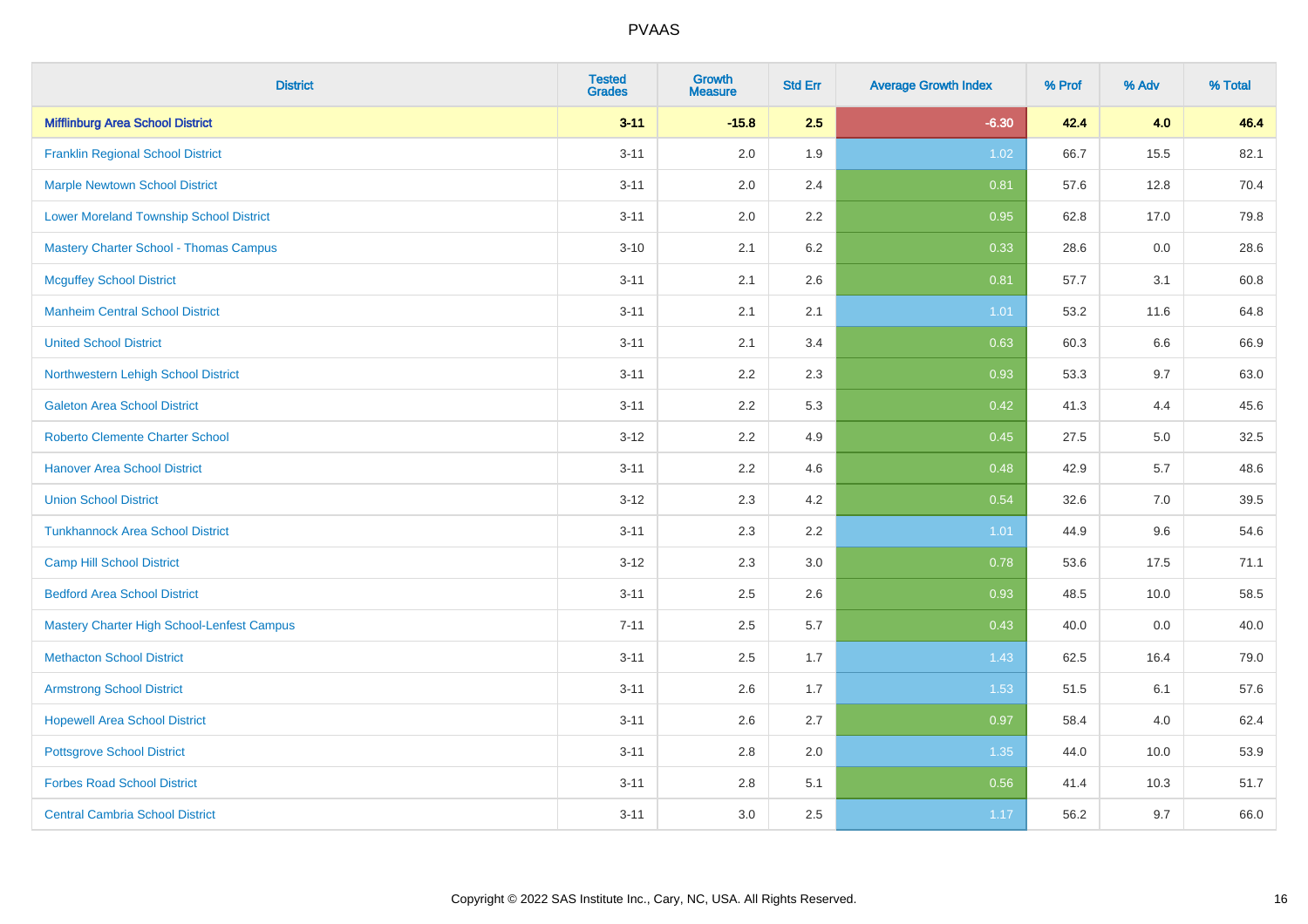| <b>District</b>                                    | <b>Tested</b><br><b>Grades</b> | <b>Growth</b><br><b>Measure</b> | <b>Std Err</b> | <b>Average Growth Index</b> | % Prof | % Adv | % Total |
|----------------------------------------------------|--------------------------------|---------------------------------|----------------|-----------------------------|--------|-------|---------|
| <b>Mifflinburg Area School District</b>            | $3 - 11$                       | $-15.8$                         | 2.5            | $-6.30$                     | 42.4   | 4.0   | 46.4    |
| <b>General Mclane School District</b>              | $3 - 11$                       | 3.1                             | 2.9            | 1.07                        | 62.3   | 4.9   | 67.2    |
| <b>Millcreek Township School District</b>          | $3 - 11$                       | 3.1                             | 1.5            | 2.06                        | 55.6   | 14.2  | 69.7    |
| <b>Keystone School District</b>                    | $3 - 11$                       | 3.1                             | 3.3            | 0.94                        | 50.6   | 6.5   | 57.1    |
| <b>Pleasant Valley School District</b>             | $3 - 11$                       | 3.1                             | 2.0            | 1.57                        | 57.2   | 5.5   | 62.8    |
| <b>Donegal School District</b>                     | $3 - 12$                       | 3.1                             | 2.4            | 1.29                        | 60.6   | 9.1   | 69.7    |
| <b>Woodland Hills School District</b>              | $3 - 12$                       | 3.2                             | 2.6            | 1.22                        | 31.4   | 3.6   | 35.0    |
| <b>Commodore Perry School District</b>             | $3 - 11$                       | 3.2                             | 5.5            | 0.58                        | 58.3   | 0.0   | 58.3    |
| <b>West York Area School District</b>              | $3 - 12$                       | 3.2                             | 2.3            | 1.38                        | 53.8   | 4.4   | 58.2    |
| Altoona Area School District                       | $3 - 12$                       | 3.3                             | 1.6            | 1.99                        | 47.7   | 8.2   | 55.9    |
| <b>Southeastern Greene School District</b>         | $3 - 10$                       | 3.3                             | 4.6            | 0.72                        | 57.6   | 6.1   | 63.6    |
| <b>Spring Cove School District</b>                 | $3 - 11$                       | 3.4                             | 2.5            | 1.33                        | 47.8   | 12.7  | 60.4    |
| <b>Fairview School District</b>                    | $3 - 11$                       | 3.4                             | 2.6            | 1.32                        | 57.2   | 17.6  | 74.8    |
| <b>Clairton City School District</b>               | $3 - 11$                       | 3.5                             | 3.7            | 0.95                        | 13.4   | 0.0   | 13.4    |
| <b>Lincoln Park Performing Arts Charter School</b> | $7 - 11$                       | 3.6                             | 2.5            | 1.42                        | 59.6   | 14.7  | 74.3    |
| <b>Conrad Weiser Area School District</b>          | $3 - 11$                       | 3.6                             | 2.2            | 1.63                        | 52.1   | 2.1   | 54.2    |
| <b>North Clarion County School District</b>        | $3 - 12$                       | 3.7                             | 4.3            | 0.85                        | 67.5   | 15.0  | 82.5    |
| <b>Hermitage School District</b>                   | $3 - 12$                       | 3.8                             | 2.4            | 1.60                        | 57.5   | 9.3   | 66.8    |
| <b>South Butler County School District</b>         | $3 - 10$                       | 3.9                             | 2.5            | 1.54                        | 53.1   | 16.6  | 69.7    |
| South Western School District                      | $3-12$                         | 3.9                             | 1.9            | 2.08                        | 60.2   | 8.1   | 68.3    |
| Esperanza Academy Charter School                   | $4 - 11$                       | 4.0                             | 2.5            | 1.61                        | 32.4   | 0.7   | 33.1    |
| Northampton Area School District                   | $3 - 11$                       | 4.0                             | 1.6            | 2.51                        | 52.3   | 10.8  | 63.1    |
| <b>Muhlenberg School District</b>                  | $3 - 10$                       | 4.0                             | 1.9            | 2.10                        | 34.2   | 2.6   | 36.8    |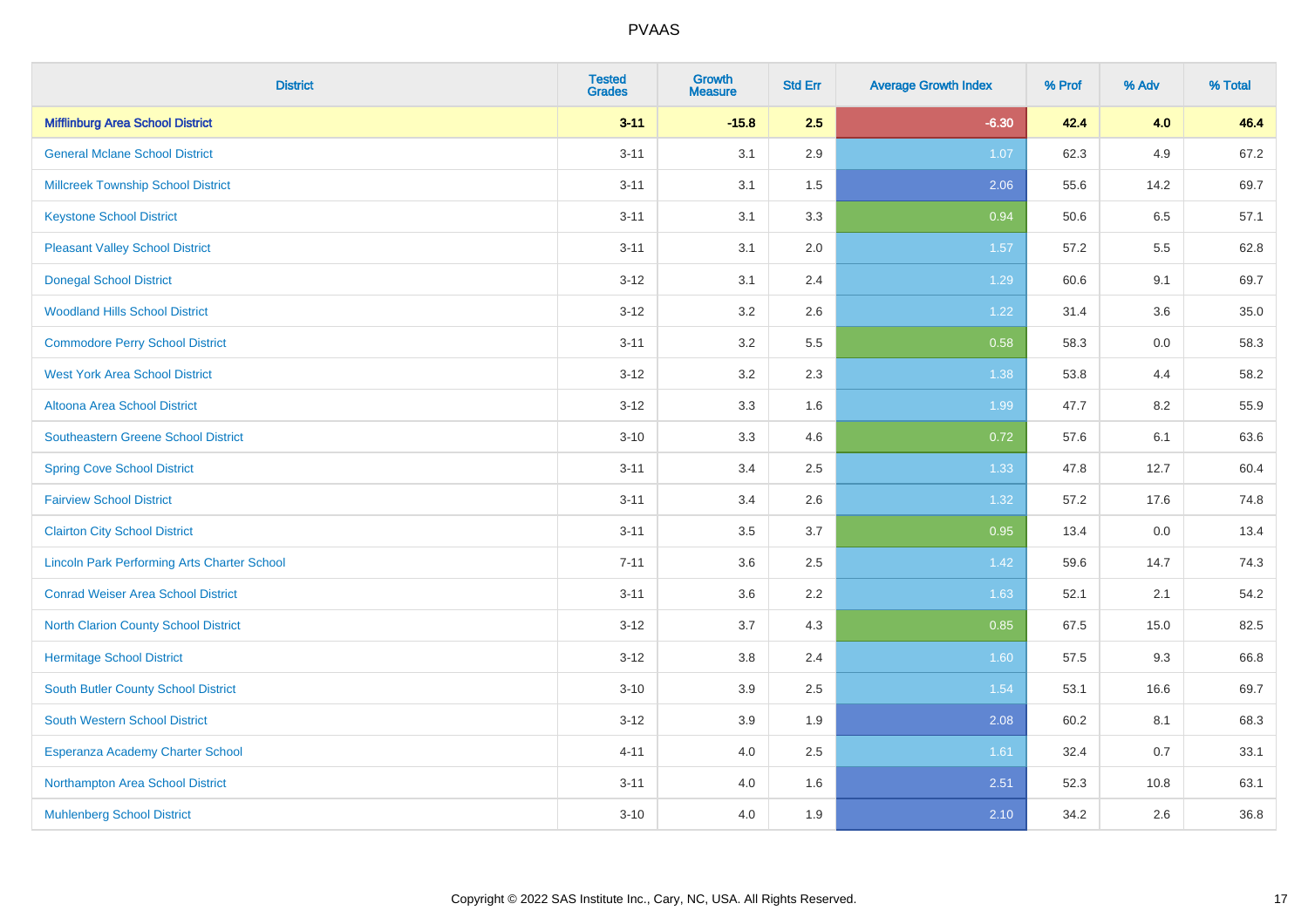| <b>District</b>                                 | <b>Tested</b><br><b>Grades</b> | <b>Growth</b><br><b>Measure</b> | <b>Std Err</b> | <b>Average Growth Index</b> | % Prof | % Adv | % Total |
|-------------------------------------------------|--------------------------------|---------------------------------|----------------|-----------------------------|--------|-------|---------|
| <b>Mifflinburg Area School District</b>         | $3 - 11$                       | $-15.8$                         | 2.5            | $-6.30$                     | 42.4   | 4.0   | 46.4    |
| <b>Towanda Area School District</b>             | $3 - 11$                       | 4.0                             | 2.8            | 1.44                        | 39.4   | 6.6   | 46.0    |
| <b>Berlin Brothersvalley School District</b>    | $3 - 11$                       | 4.0                             | 4.2            | 0.96                        | 48.8   | 14.0  | 62.8    |
| <b>Neshaminy School District</b>                | $3 - 11$                       | 4.0                             | 1.3            | 3.02                        | 58.7   | 9.5   | 68.2    |
| <b>West Allegheny School District</b>           | $3 - 12$                       | 4.0                             | 2.1            | 1.96                        | 63.1   | 15.7  | 78.8    |
| Mastery Charter School - Shoemaker Campus       | $7 - 10$                       | 4.1                             | 3.0            | 1.34                        | 20.9   | 3.3   | 24.2    |
| <b>Line Mountain School District</b>            | $3 - 11$                       | 4.1                             | 3.2            | 1.27                        | 52.9   | 9.2   | 62.1    |
| <b>Governor Mifflin School District</b>         | $3 - 11$                       | 4.1                             | 1.8            | 2.33                        | 42.5   | 7.2   | 49.7    |
| <b>East Penn School District</b>                | $3 - 11$                       | 4.1                             | 1.3            | 3.27                        | 55.8   | 11.5  | 67.3    |
| <b>Ligonier Valley School District</b>          | $3 - 11$                       | 4.2                             | 3.1            | 1.34                        | 59.1   | 10.3  | 69.5    |
| <b>Loyalsock Township School District</b>       | $3 - 12$                       | 4.2                             | 2.8            | 1.47                        | 54.3   | 2.1   | 56.4    |
| <b>Punxsutawney Area School District</b>        | $3 - 11$                       | 4.2                             | 2.9            | 1.45                        | 55.0   | 5.5   | 60.6    |
| Meyersdale Area School District                 | $3 - 11$                       | 4.2                             | 4.0            | 1.07                        | 43.1   | 6.9   | 50.0    |
| <b>Laurel Highlands School District</b>         | $3 - 11$                       | 4.3                             | 2.4            | 1.81                        | 44.9   | 9.6   | 54.5    |
| <b>Central Dauphin School District</b>          | $3 - 11$                       | 4.4                             | 1.3            | 3.32                        | 53.3   | 7.4   | 60.7    |
| Leechburg Area School District                  | $3 - 11$                       | 4.4                             | 4.0            | 1.09                        | 47.8   | 19.6  | 67.4    |
| <b>Port Allegany School District</b>            | $3 - 11$                       | 4.4                             | 3.6            | 1.21                        | 28.1   | 9.4   | 37.5    |
| <b>Pottsville Area School District</b>          | $3 - 12$                       | 4.4                             | 2.3            | 1.94                        | 44.8   | 5.4   | 50.2    |
| <b>MaST Community Charter School II</b>         | $3 - 10$                       | 4.4                             | 3.2            | 1.37                        | 28.4   | 3.4   | 31.8    |
| <b>Burrell School District</b>                  | $3 - 11$                       | 4.5                             | 3.1            | 1.48                        | 58.5   | 13.8  | 72.3    |
| <b>Eastern Lancaster County School District</b> | $3-12$                         | 4.5                             | 2.2            | 2.09                        | 46.3   | 11.4  | 57.6    |
| <b>Harmony Area School District</b>             | $3 - 10$                       | 4.5                             | 6.3            | 0.72                        | 33.3   | 13.3  | 46.7    |
| <b>Hempfield Area School District</b>           | $3 - 12$                       | 4.6                             | 1.6            | 2.86                        | 53.5   | 20.1  | 73.6    |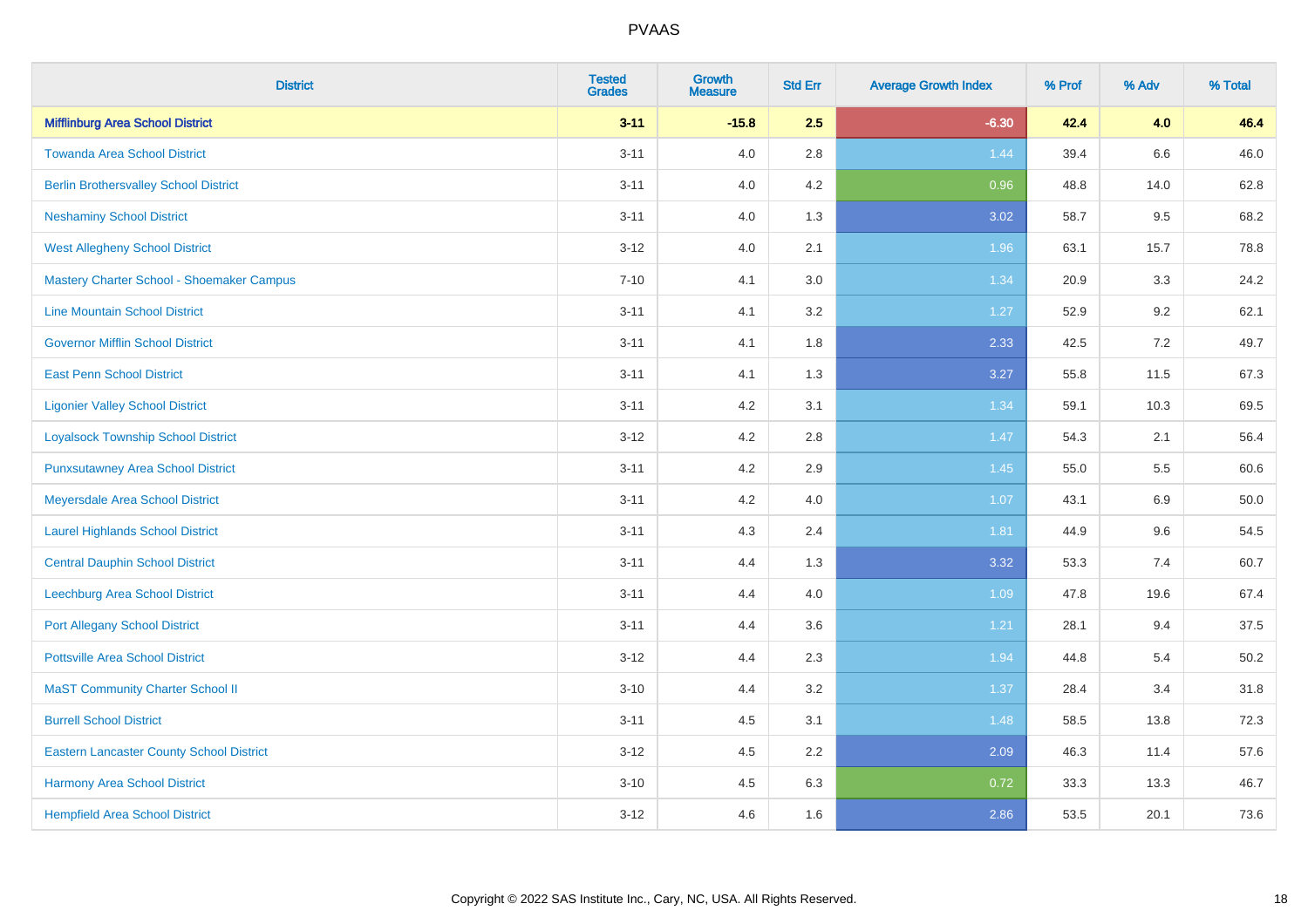| <b>District</b>                             | <b>Tested</b><br><b>Grades</b> | <b>Growth</b><br><b>Measure</b> | <b>Std Err</b> | <b>Average Growth Index</b> | % Prof | % Adv | % Total |
|---------------------------------------------|--------------------------------|---------------------------------|----------------|-----------------------------|--------|-------|---------|
| <b>Mifflinburg Area School District</b>     | $3 - 11$                       | $-15.8$                         | 2.5            | $-6.30$                     | 42.4   | 4.0   | 46.4    |
| Pennsylvania Leadership Charter School      | $3 - 11$                       | 4.6                             | $2.2\,$        | 2.13                        | 55.4   | 11.2  | 66.7    |
| <b>Warrior Run School District</b>          | $3 - 11$                       | 4.6                             | 3.0            | 1.51                        | 40.9   | 8.1   | 49.0    |
| <b>New Brighton Area School District</b>    | $3 - 11$                       | 4.6                             | 3.1            | 1.47                        | 60.9   | 5.8   | 66.7    |
| <b>KIPP Dubois Charter School</b>           | $9 - 10$                       | 4.7                             | 3.3            | 1.40                        | 31.0   | 1.4   | 32.4    |
| <b>Blackhawk School District</b>            | $3 - 11$                       | 4.7                             | 2.3            | 2.01                        | 55.8   | 8.8   | 64.6    |
| <b>Halifax Area School District</b>         | $3 - 11$                       | 4.7                             | 3.9            | 1.22                        | 61.5   | 9.6   | 71.2    |
| <b>Beaver Area School District</b>          | $3 - 10$                       | 4.7                             | 2.4            | 1.94                        | 57.4   | 16.8  | 74.2    |
| Urban Pathways 6-12 Charter School          | $6 - 11$                       | 4.8                             | 6.4            | 0.75                        | 28.6   | 0.0   | 28.6    |
| <b>Kennett Consolidated School District</b> | $3 - 11$                       | 4.8                             | 1.8            | 2.61                        | 52.5   | 10.7  | 63.2    |
| Morrisville Borough School District         | $3 - 11$                       | 4.8                             | 4.3            | $1.10$                      | 30.2   | 2.3   | 32.6    |
| <b>Central Valley School District</b>       | $3 - 10$                       | 4.8                             | 2.4            | 1.98                        | 56.9   | 9.0   | 65.9    |
| <b>Sharon City School District</b>          | $3 - 11$                       | 4.9                             | 2.6            | 1.87                        | 48.2   | 5.3   | 53.4    |
| <b>Everett Area School District</b>         | $3 - 11$                       | $5.0\,$                         | 3.4            | 1.47                        | 60.5   | 1.3   | 61.8    |
| <b>West Shore School District</b>           | $3 - 12$                       | 5.0                             | 1.4            | 3.59                        | 54.2   | 9.4   | 63.6    |
| <b>Peters Township School District</b>      | $3 - 11$                       | 5.0                             | 1.8            | 2.76                        | 59.8   | 26.1  | 85.9    |
| <b>Hampton Township School District</b>     | $3 - 11$                       | 5.1                             | 2.2            | 2.35                        | 54.0   | 28.2  | 82.2    |
| <b>Grove City Area School District</b>      | $3 - 12$                       | 5.1                             | 2.4            | 2.09                        | 36.4   | 16.5  | 52.8    |
| <b>Warwick School District</b>              | $3 - 11$                       | 5.2                             | 1.9            | 2.76                        | 46.4   | 17.0  | 63.3    |
| <b>Hanover Public School District</b>       | $3 - 11$                       | 5.2                             | 2.8            | 1.83                        | 52.2   | 14.4  | 66.7    |
| <b>Parkland School District</b>             | $3 - 11$                       | 5.3                             | 1.2            | 4.30                        | 58.0   | 22.3  | 80.4    |
| <b>Allentown City School District</b>       | $3 - 12$                       | 5.3                             | 1.4            | 3.88                        | 25.3   | 2.7   | 28.0    |
| <b>New Foundations Charter School</b>       | $3 - 11$                       | 5.4                             | 2.2            | 2.41                        | 47.2   | 2.5   | 49.8    |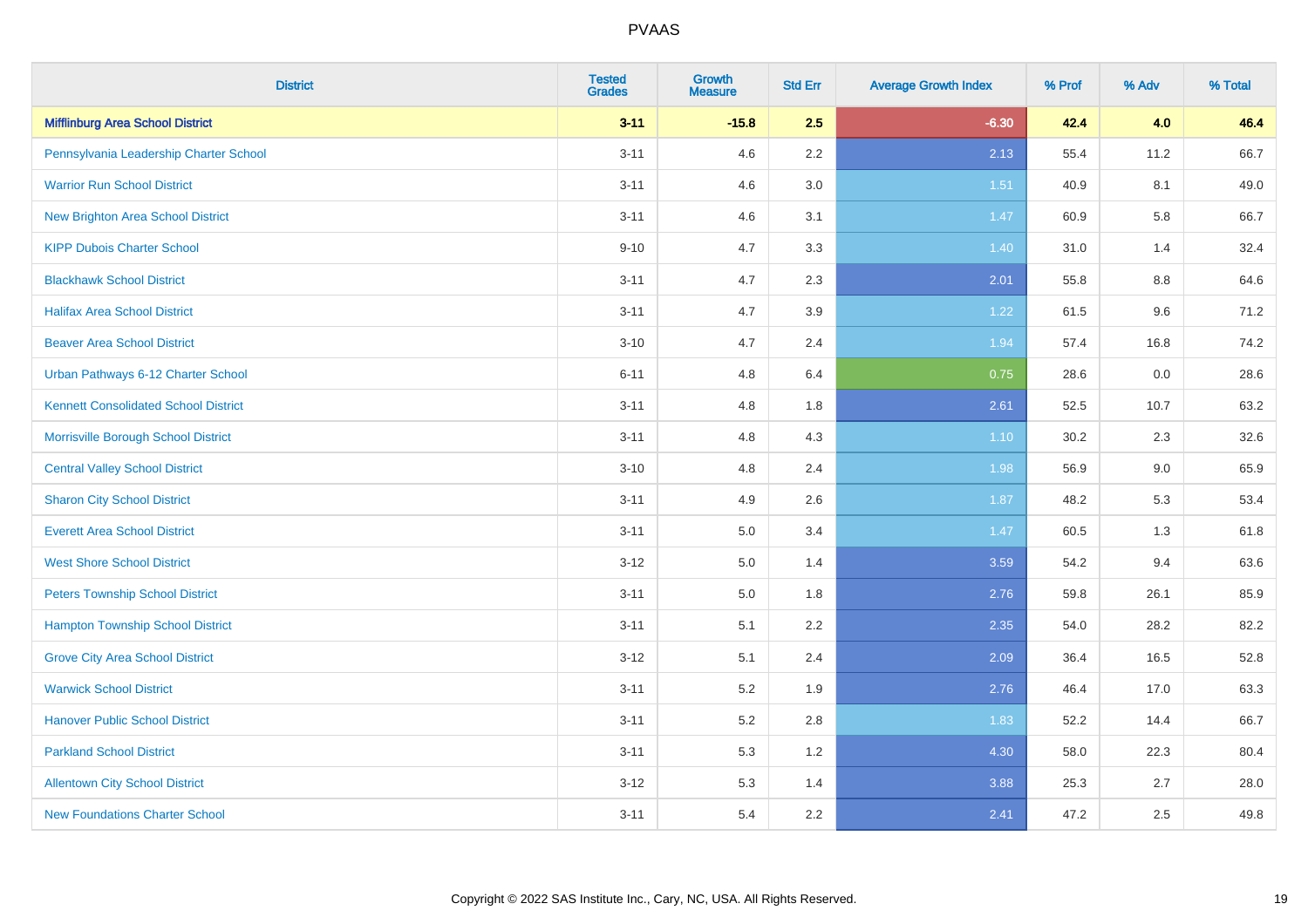| <b>District</b>                                  | <b>Tested</b><br><b>Grades</b> | <b>Growth</b><br><b>Measure</b> | <b>Std Err</b> | <b>Average Growth Index</b> | % Prof | % Adv | % Total |
|--------------------------------------------------|--------------------------------|---------------------------------|----------------|-----------------------------|--------|-------|---------|
| <b>Mifflinburg Area School District</b>          | $3 - 11$                       | $-15.8$                         | 2.5            | $-6.30$                     | 42.4   | 4.0   | 46.4    |
| <b>Keystone Oaks School District</b>             | $3 - 11$                       | 5.5                             | 2.6            | 2.07                        | 53.2   | 12.1  | 65.4    |
| <b>Stroudsburg Area School District</b>          | $3 - 11$                       | 5.5                             | 1.9            | 2.88                        | 48.1   | 4.2   | 52.3    |
| Lehigh Career & Technical Institute              | $10 - 12$                      | 5.6                             | 5.6            | 0.99                        | 78.3   | 0.0   | 78.3    |
| Palmyra Area School District                     | $3 - 11$                       | 5.6                             | 1.9            | 2.96                        | 56.4   | 15.6  | 72.0    |
| <b>Western Wayne School District</b>             | $3 - 11$                       | 5.6                             | 2.9            | 1.93                        | 41.3   | 17.4  | 58.7    |
| <b>Spring Grove Area School District</b>         | $3 - 11$                       | 5.6                             | 2.1            | 2.68                        | 55.1   | 15.0  | 70.1    |
| <b>Ephrata Area School District</b>              | $3 - 11$                       | 5.6                             | 1.8            | 3.12                        | 54.7   | 9.5   | 64.2    |
| <b>Mastery Charter School - Pickett Campus</b>   | $6 - 10$                       | 5.6                             | 5.7            | 1.00                        | 27.8   | 0.0   | 27.8    |
| <b>Bethel Park School District</b>               | $3 - 11$                       | 5.6                             | 1.8            | 3.18                        | 65.3   | 18.6  | 83.9    |
| <b>Mars Area School District</b>                 | $3 - 10$                       | 5.7                             | 2.1            | 2.75                        | 57.9   | 18.2  | 76.1    |
| <b>Bentworth School District</b>                 | $3 - 11$                       | 5.7                             | 3.2            | 1.75                        | 44.2   | 19.5  | 63.6    |
| <b>Penncrest School District</b>                 | $3 - 11$                       | 5.7                             | 2.2            | 2.57                        | 47.2   | 7.1   | 54.3    |
| Daniel Boone Area School District                | $3 - 12$                       | 5.7                             | 2.0            | 2.88                        | 51.0   | 11.5  | 62.6    |
| <b>Tidioute Community Charter School</b>         | $3 - 11$                       | 5.7                             | 5.1            | 1.11                        | 34.4   | 21.9  | 56.2    |
| 21st Century Cyber Charter School                | $6 - 12$                       | 5.7                             | 2.3            | 2.50                        | 56.7   | 8.3   | 65.0    |
| Capital Area School for the Arts Charter School  | $9 - 11$                       | 5.8                             | 4.1            | 1.39                        | 59.3   | 18.6  | 78.0    |
| Community Academy Of Philadelphia Charter School | $3 - 11$                       | 5.8                             | 2.7            | 2.12                        | 26.7   | 0.9   | 27.6    |
| <b>Agora Cyber Charter School</b>                | $3 - 11$                       | 5.8                             | 2.6            | 2.28                        | 42.8   | 6.6   | 49.4    |
| <b>Collegium Charter School</b>                  | $3 - 10$                       | 5.9                             | 2.5            | 2.33                        | 38.1   | 7.9   | 46.0    |
| <b>Mechanicsburg Area School District</b>        | $3 - 11$                       | 5.9                             | 1.8            | 3.29                        | 57.2   | 13.7  | 70.9    |
| Northeastern York School District                | $3 - 11$                       | 5.9                             | 2.0            | 3.03                        | 51.1   | 16.6  | 67.6    |
| <b>Uniontown Area School District</b>            | $3 - 11$                       | 6.0                             | 3.2            | 1.87                        | 62.4   | 5.9   | 68.2    |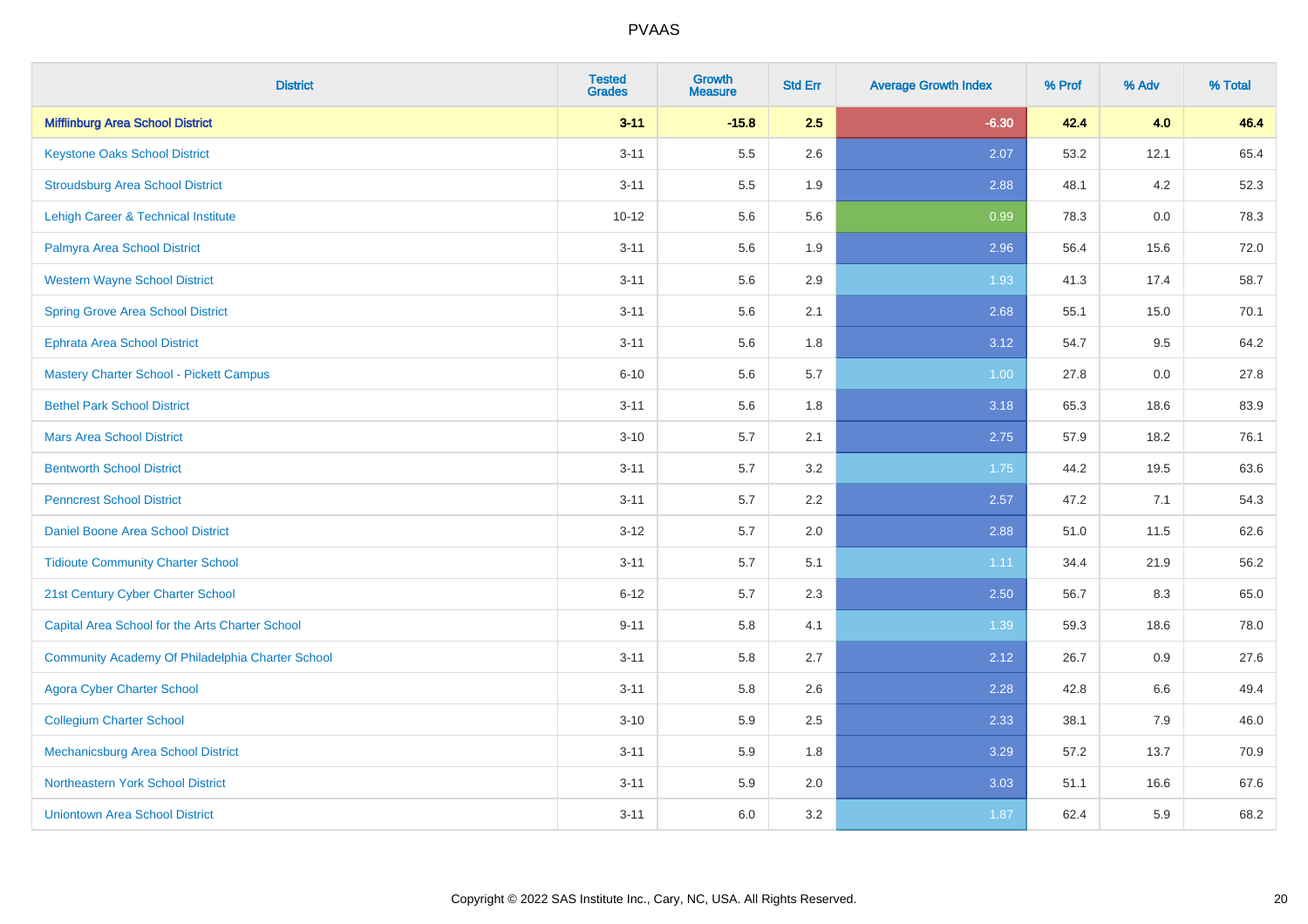| <b>District</b>                               | <b>Tested</b><br><b>Grades</b> | <b>Growth</b><br><b>Measure</b> | <b>Std Err</b> | <b>Average Growth Index</b> | % Prof | % Adv | % Total |
|-----------------------------------------------|--------------------------------|---------------------------------|----------------|-----------------------------|--------|-------|---------|
| <b>Mifflinburg Area School District</b>       | $3 - 11$                       | $-15.8$                         | 2.5            | $-6.30$                     | 42.4   | 4.0   | 46.4    |
| <b>Hollidaysburg Area School District</b>     | $3 - 11$                       | 6.0                             | 2.1            | 2.88                        | 57.1   | 12.3  | 69.4    |
| <b>Wilson Area School District</b>            | $3 - 11$                       | 6.0                             | 2.6            | 2.30                        | 48.7   | 8.5   | 57.2    |
| <b>Spring-Ford Area School District</b>       | $3 - 11$                       | $6.0\,$                         | 1.3            | 4.46                        | 60.8   | 16.5  | 77.4    |
| <b>Dover Area School District</b>             | $3-12$                         | 6.0                             | 2.1            | 2.94                        | 52.2   | 6.0   | 58.2    |
| <b>Connellsville Area School District</b>     | $3 - 11$                       | 6.1                             | 2.0            | 3.05                        | 45.4   | 7.8   | 53.2    |
| <b>Whitehall-Coplay School District</b>       | $3 - 11$                       | 6.1                             | 1.8            | 3.45                        | 49.3   | 7.4   | 56.6    |
| <b>Millersburg Area School District</b>       | $3 - 11$                       | 6.2                             | 3.8            | 1.63                        | 51.8   | 7.4   | 59.3    |
| <b>Northgate School District</b>              | $3 - 11$                       | 6.3                             | 3.6            | 1.73                        | 53.3   | 16.7  | 70.0    |
| <b>Salisbury Township School District</b>     | $3 - 11$                       | 6.3                             | 3.6            | 1.77                        | 46.2   | 6.6   | 52.8    |
| <b>Belle Vernon Area School District</b>      | $3 - 11$                       | 6.5                             | 2.6            | 2.44                        | 55.6   | 11.1  | 66.7    |
| <b>Steel Valley School District</b>           | $3 - 11$                       | 6.5                             | 3.4            | 1.89                        | 50.7   | 5.6   | 56.3    |
| <b>Wattsburg Area School District</b>         | $3 - 11$                       | 6.5                             | 2.7            | 2.43                        | 42.7   | 7.6   | 50.3    |
| <b>Sto-Rox School District</b>                | $3 - 10$                       | 6.6                             | 3.7            | 1.80                        | 13.4   | 0.0   | 13.4    |
| <b>Franklin Area School District</b>          | $3 - 11$                       | 6.6                             | 2.8            | 2.34                        | 48.2   | 4.5   | 52.7    |
| <b>Richland School District</b>               | $3 - 11$                       | 6.7                             | 2.9            | 2.33                        | 62.2   | 19.2  | 81.4    |
| Pocono Mountain School District               | $3 - 12$                       | 6.8                             | 1.5            | 4.62                        | 45.8   | 5.0   | 50.7    |
| <b>Upper Darby School District</b>            | $3-12$                         | 6.9                             | 1.5            | 4.62                        | 45.0   | 6.7   | 51.7    |
| <b>Brookville Area School District</b>        | $3 - 11$                       | 6.9                             | 3.0            | 2.30                        | 55.2   | 15.6  | 70.8    |
| <b>Shanksville-Stonycreek School District</b> | $3 - 10$                       | 7.0                             | 5.9            | 1.20                        | 64.7   | 17.6  | 82.4    |
| <b>Esperanza Cyber Charter School</b>         | $3 - 11$                       | 7.1                             | 6.1            | 1.16                        | 9.1    | 0.0   | 9.1     |
| <b>Centennial School District</b>             | $3 - 10$                       | 7.1                             | 1.7            | 4.29                        | 50.1   | 8.7   | 58.9    |
| <b>Carlynton School District</b>              | $3 - 11$                       | 7.3                             | 3.3            | 2.22                        | 41.0   | 10.5  | 51.6    |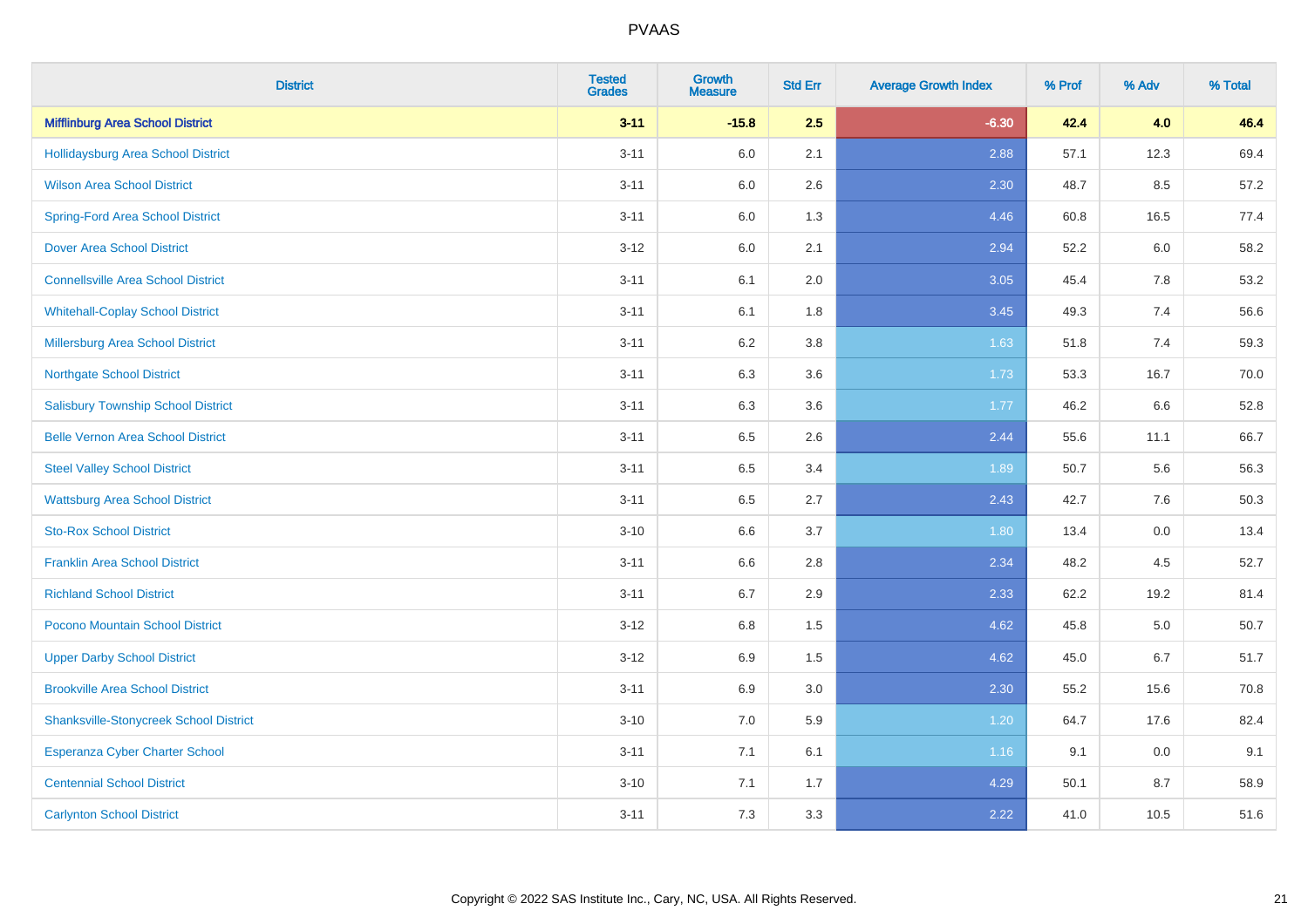| <b>District</b>                                        | <b>Tested</b><br><b>Grades</b> | <b>Growth</b><br><b>Measure</b> | <b>Std Err</b> | <b>Average Growth Index</b> | % Prof | % Adv | % Total |
|--------------------------------------------------------|--------------------------------|---------------------------------|----------------|-----------------------------|--------|-------|---------|
| <b>Mifflinburg Area School District</b>                | $3 - 11$                       | $-15.8$                         | 2.5            | $-6.30$                     | 42.4   | 4.0   | 46.4    |
| Lehigh Valley Charter High School For The Arts         | $9 - 10$                       | 7.3                             | 2.6            | 2.82                        | 62.3   | 18.2  | 80.5    |
| <b>Carbondale Area School District</b>                 | $3 - 10$                       | 7.4                             | 3.3            | 2.25                        | 56.6   | 2.6   | 59.2    |
| Wilmington Area School District                        | $3 - 11$                       | $7.5\,$                         | 3.0            | 2.48                        | 55.1   | 5.1   | 60.2    |
| Philadelphia City School District                      | $3 - 12$                       | 7.5                             | 0.6            | 12.64                       | 38.4   | 7.0   | 45.4    |
| <b>New Hope-Solebury School District</b>               | $3 - 11$                       | 7.5                             | 2.9            | 2.57                        | 68.2   | 22.7  | 90.9    |
| <b>Coudersport Area School District</b>                | $3 - 11$                       | 7.7                             | 3.7            | 2.06                        | 55.7   | 8.2   | 63.9    |
| Saint Marys Area School District                       | $3 - 11$                       | 7.8                             | 2.6            | 3.04                        | 57.0   | 8.2   | 65.2    |
| Allegheny-Clarion Valley School District               | $3 - 10$                       | 7.8                             | 4.7            | 1.65                        | 53.3   | 3.3   | 56.7    |
| <b>Wayne Highlands School District</b>                 | $3 - 11$                       | 7.8                             | 2.4            | 3.23                        | 52.3   | 13.1  | 65.4    |
| <b>Haverford Township School District</b>              | $3 - 11$                       | 8.0                             | 1.5            | 5.27                        | 53.0   | 25.5  | 78.6    |
| <b>Blacklick Valley School District</b>                | $3 - 11$                       | 8.0                             | 4.3            | 1.85                        | 34.1   | 0.0   | 34.1    |
| <b>Reach Cyber Charter School</b>                      | $3 - 11$                       | 8.1                             | 4.7            | 1.72                        | 42.4   | 4.6   | 47.0    |
| <b>Bethlehem-Center School District</b>                | $3 - 10$                       | 8.1                             | 3.3            | 2.46                        | 35.1   | 1.4   | 36.5    |
| <b>Moon Area School District</b>                       | $3 - 11$                       | 8.2                             | 1.9            | 4.25                        | 58.7   | 18.5  | 77.2    |
| <b>Monessen City School District</b>                   | $3 - 10$                       | 8.3                             | 4.5            | 1.85                        | 42.9   | 2.9   | 45.7    |
| Selinsgrove Area School District                       | $3 - 12$                       | 8.3                             | 2.3            | 3.54                        | 56.8   | 10.0  | 66.8    |
| Renaissance Academy Charter School                     | $3 - 11$                       | 8.3                             | 3.3            | 2.54                        | 45.6   | 22.8  | 68.4    |
| <b>William Penn School District</b>                    | $3 - 12$                       | 8.3                             | 2.1            | 3.99                        | 35.6   | 3.0   | 38.7    |
| <b>Cornwall-Lebanon School District</b>                | $3 - 11$                       | 8.3                             | 1.6            | 5.08                        | 47.2   | 8.4   | 55.6    |
| <b>Chester Charter Scholars Academy Charter School</b> | $3 - 12$                       | 8.4                             | 4.1            | 2.03                        | 23.4   | 0.0   | 23.4    |
| <b>Oswayo Valley School District</b>                   | $3 - 12$                       | 8.5                             | 5.0            | 1.68                        | 50.0   | 16.7  | 66.7    |
| <b>Allegheny Valley School District</b>                | $3 - 11$                       | 8.5                             | 3.9            | 2.17                        | 53.1   | 12.2  | 65.3    |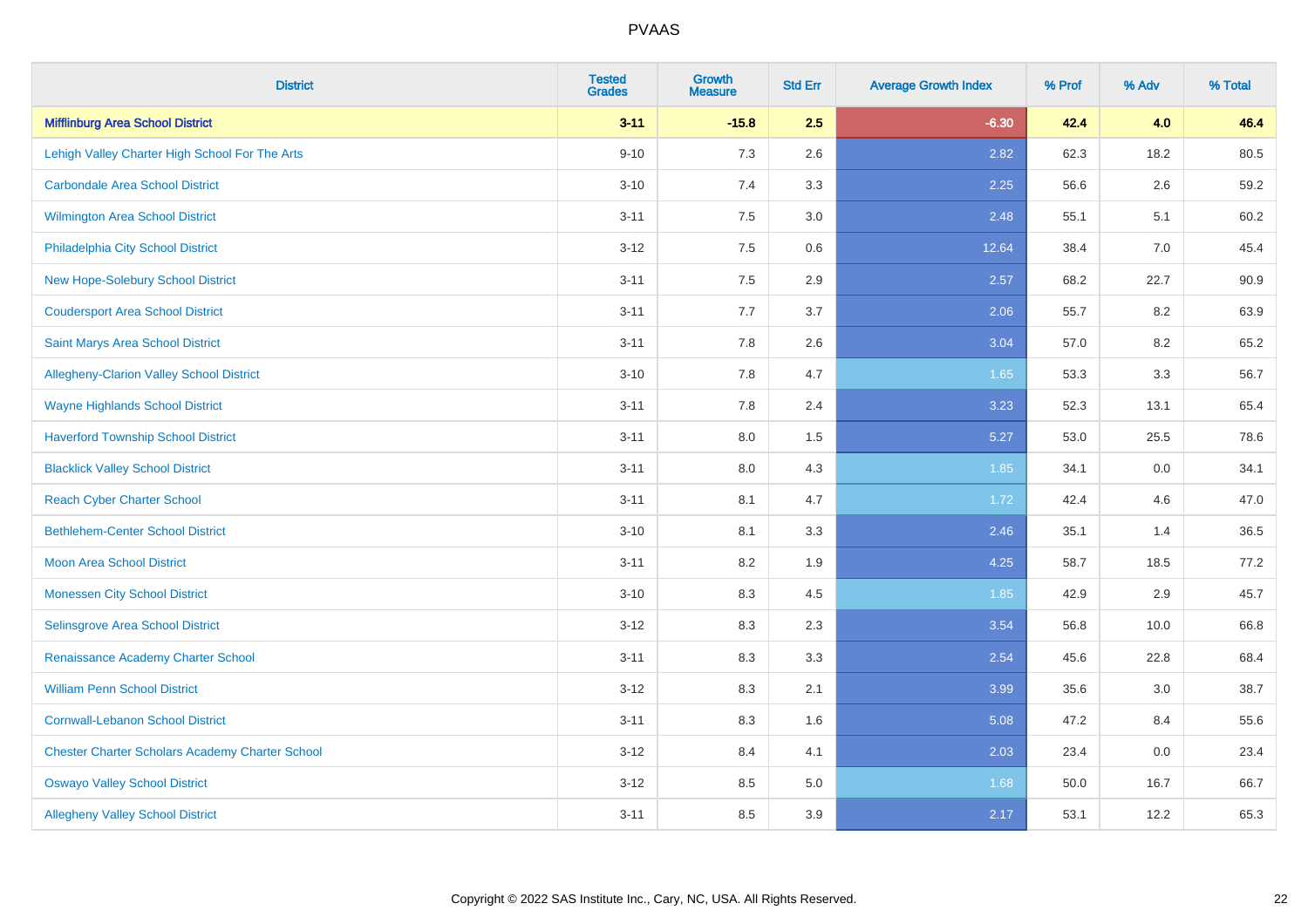| <b>District</b>                                    | <b>Tested</b><br><b>Grades</b> | <b>Growth</b><br><b>Measure</b> | <b>Std Err</b> | <b>Average Growth Index</b> | % Prof | % Adv | % Total |
|----------------------------------------------------|--------------------------------|---------------------------------|----------------|-----------------------------|--------|-------|---------|
| <b>Mifflinburg Area School District</b>            | $3 - 11$                       | $-15.8$                         | 2.5            | $-6.30$                     | 42.4   | 4.0   | 46.4    |
| Eastern Lebanon County School District             | $3 - 11$                       | 8.6                             | 2.2            | 3.84                        | 48.8   | 11.4  | 60.3    |
| <b>Conestoga Valley School District</b>            | $3 - 11$                       | 8.7                             | 1.8            | 4.69                        | 60.3   | 13.5  | 73.8    |
| <b>Wyalusing Area School District</b>              | $3 - 12$                       | 8.8                             | 3.3            | 2.68                        | 54.6   | 11.7  | 66.2    |
| <b>Wilson School District</b>                      | $3-12$                         | 8.8                             | 1.5            | 5.96                        | 52.6   | 14.6  | 67.2    |
| <b>Council Rock School District</b>                | $3 - 11$                       | 8.9                             | 1.2            | 7.65                        | 62.8   | 16.6  | 79.4    |
| Hamburg Area School District                       | $3 - 11$                       | 8.9                             | 2.5            | 3.63                        | 43.5   | 8.2   | 51.7    |
| <b>Mckeesport Area School District</b>             | $3 - 12$                       | 9.0                             | 2.4            | 3.72                        | 31.0   | 4.5   | 35.5    |
| <b>Avon Grove Charter School</b>                   | $3 - 11$                       | 9.0                             | 2.9            | 3.13                        | 58.8   | 16.7  | 75.5    |
| <b>York Academy Regional Charter School</b>        | $3 - 11$                       | 9.0                             | 5.0            | 1.79                        | 55.2   | 0.0   | 55.2    |
| Ambridge Area School District                      | $3 - 12$                       | 9.1                             | 2.6            | 3.46                        | 50.4   | 10.7  | 61.1    |
| <b>Mifflin County School District</b>              | $3 - 11$                       | 9.1                             | 1.7            | 5.49                        | 47.1   | 6.7   | 53.8    |
| Octorara Area School District                      | $3 - 11$                       | 9.1                             | 2.4            | 3.82                        | 52.1   | 8.5   | 60.6    |
| <b>North Penn School District</b>                  | $3 - 11$                       | 9.1                             | 1.1            | 8.36                        | 55.8   | 17.0  | 72.8    |
| <b>Commonwealth Charter Academy Charter School</b> | $3 - 10$                       | 9.1                             | 1.9            | 4.90                        | 47.2   | 9.1   | 56.3    |
| <b>Cranberry Area School District</b>              | $3-12$                         | 9.2                             | 3.0            | 3.04                        | 47.5   | 10.2  | 57.6    |
| Pen Argyl Area School District                     | $3-12$                         | 9.2                             | 2.7            | 3.46                        | 50.0   | 12.6  | 62.6    |
| Pennsylvania Distance Learning Charter School      | $3 - 12$                       | 9.3                             | 4.2            | 2.22                        | 42.2   | 3.1   | 45.3    |
| <b>Bethlehem Area School District</b>              | $3 - 11$                       | 9.3                             | 1.1            | 8.15                        | 44.7   | 12.0  | 56.7    |
| <b>Tech Freire Charter School</b>                  | $9 - 11$                       | 9.3                             | 2.9            | 3.26                        | 18.0   | 1.1   | 19.1    |
| <b>Shippensburg Area School District</b>           | $3 - 11$                       | 9.3                             | 1.9            | 4.84                        | 53.1   | 10.2  | 63.3    |
| Multicultural Academy Charter School               | $9 - 11$                       | 9.5                             | 3.5            | 2.69                        | 22.0   | 0.0   | 22.0    |
| <b>Hazleton Area School District</b>               | $3 - 11$                       | 9.6                             | 1.4            | 6.77                        | 45.0   | 7.8   | 52.9    |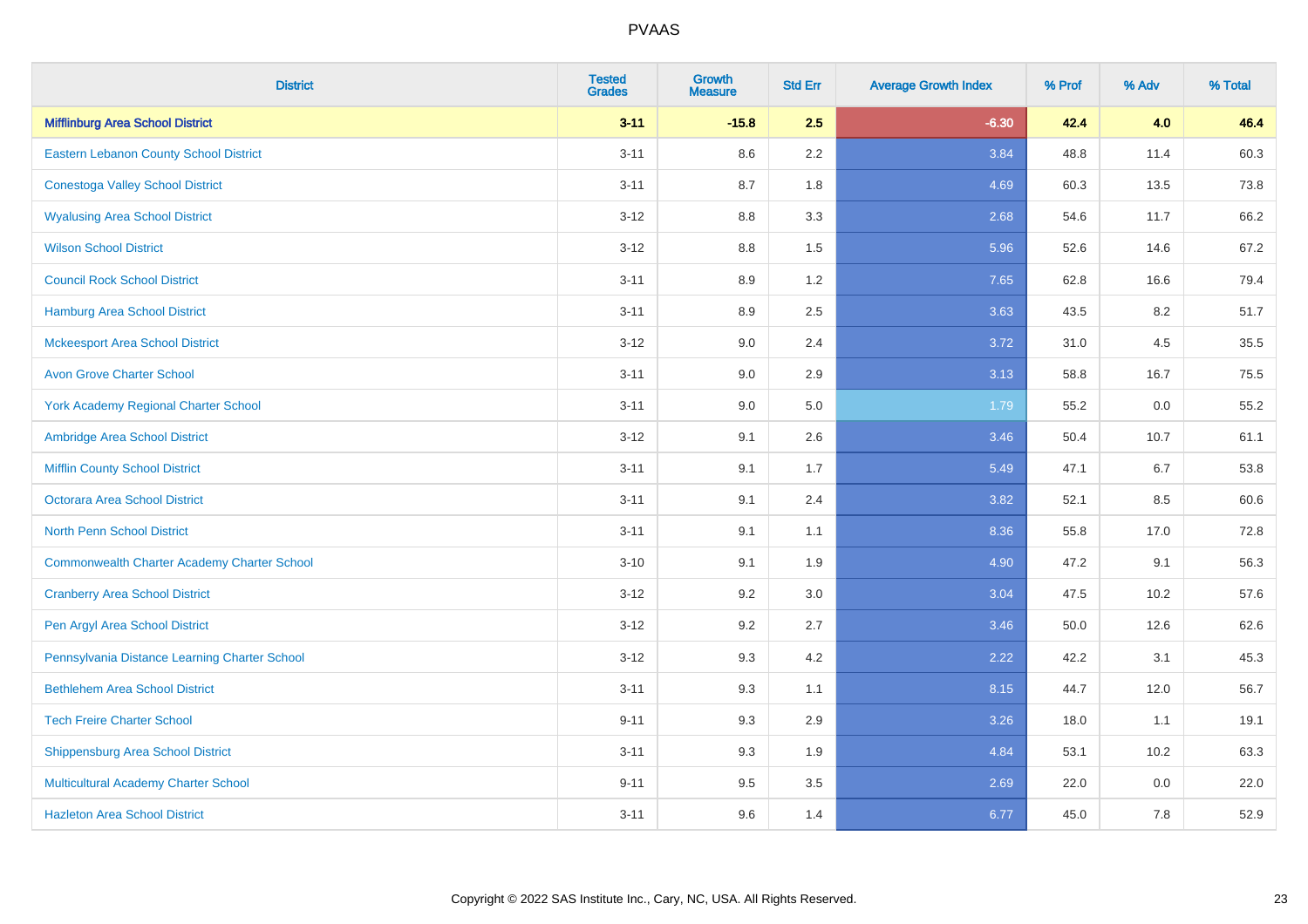| <b>District</b>                               | <b>Tested</b><br><b>Grades</b> | <b>Growth</b><br><b>Measure</b> | <b>Std Err</b> | <b>Average Growth Index</b> | % Prof | % Adv | % Total |
|-----------------------------------------------|--------------------------------|---------------------------------|----------------|-----------------------------|--------|-------|---------|
| <b>Mifflinburg Area School District</b>       | $3 - 11$                       | $-15.8$                         | 2.5            | $-6.30$                     | 42.4   | 4.0   | 46.4    |
| <b>Eastern York School District</b>           | $3 - 11$                       | 9.6                             | 2.6            | 3.71                        | 56.3   | 12.6  | 68.9    |
| <b>Freeport Area School District</b>          | $3 - 10$                       | 9.7                             | 2.5            | 3.91                        | 57.5   | 17.8  | 75.3    |
| <b>Homer-Center School District</b>           | $3 - 11$                       | 9.7                             | 3.6            | 2.70                        | 45.1   | 17.2  | 62.3    |
| <b>Shenandoah Valley School District</b>      | $3 - 11$                       | 9.7                             | 3.9            | 2.49                        | 28.3   | 5.0   | 33.3    |
| Fox Chapel Area School District               | $3 - 11$                       | 9.8                             | 1.8            | 5.36                        | 56.6   | 28.6  | 85.2    |
| <b>Northern Cambria School District</b>       | $3 - 11$                       | 10.0                            | 3.3            | 3.04                        | 47.4   | 5.1   | 52.6    |
| <b>Avon Grove School District</b>             | $3 - 10$                       | 10.0                            | 1.6            | 6.26                        | 56.3   | 18.6  | 74.9    |
| <b>Ridley School District</b>                 | $3 - 12$                       | 10.0                            | 1.6            | 6.10                        | 45.6   | 8.2   | 53.8    |
| <b>Reading School District</b>                | $3 - 11$                       | 10.1                            | 1.4            | 7.25                        | 24.7   | 2.4   | 27.2    |
| <b>York Suburban School District</b>          | $3 - 11$                       | 10.1                            | 2.1            | 4.91                        | 53.5   | 27.8  | 81.3    |
| Dr Robert Ketterer Charter School Inc         | $6 - 12$                       | 10.1                            | 5.0            | 2.04                        | 14.9   | 0.4   | 15.3    |
| <b>Clarion Area School District</b>           | $3 - 11$                       | 10.3                            | 4.1            | 2.51                        | 45.4   | 14.6  | 60.0    |
| <b>Midd-West School District</b>              | $3 - 11$                       | 10.3                            | 2.7            | 3.80                        | 58.0   | 13.4  | 71.4    |
| <b>Cocalico School District</b>               | $3 - 11$                       | 10.6                            | 2.0            | 5.18                        | 50.8   | 14.1  | 64.8    |
| <b>Montgomery Area School District</b>        | $3 - 11$                       | 10.7                            | 3.6            | 2.96                        | 48.7   | 12.4  | 61.1    |
| Lake-Lehman School District                   | $3 - 11$                       | 10.8                            | 2.7            | 3.93                        | 55.3   | 7.9   | 63.2    |
| <b>Montoursville Area School District</b>     | $3 - 12$                       | 10.8                            | 2.5            | 4.24                        | 44.6   | 20.1  | 64.8    |
| <b>Garnet Valley School District</b>          | $3 - 10$                       | 10.9                            | 1.7            | 6.53                        | 67.1   | 19.0  | 86.1    |
| <b>Sayre Area School District</b>             | $3 - 11$                       | 11.2                            | 3.5            | 3.20                        | 52.2   | 7.5   | 59.7    |
| <b>Greater Nanticoke Area School District</b> | $3-12$                         | 11.2                            | 2.8            | 4.01                        | 38.0   | 12.4  | 50.4    |
| <b>Littlestown Area School District</b>       | $3 - 11$                       | 11.4                            | 2.5            | 4.62                        | 55.2   | 10.4  | 65.6    |
| Mastery Charter School - Hardy Williams       | $3 - 11$                       | 11.4                            | 3.4            | 3.33                        | 44.3   | 5.7   | 50.0    |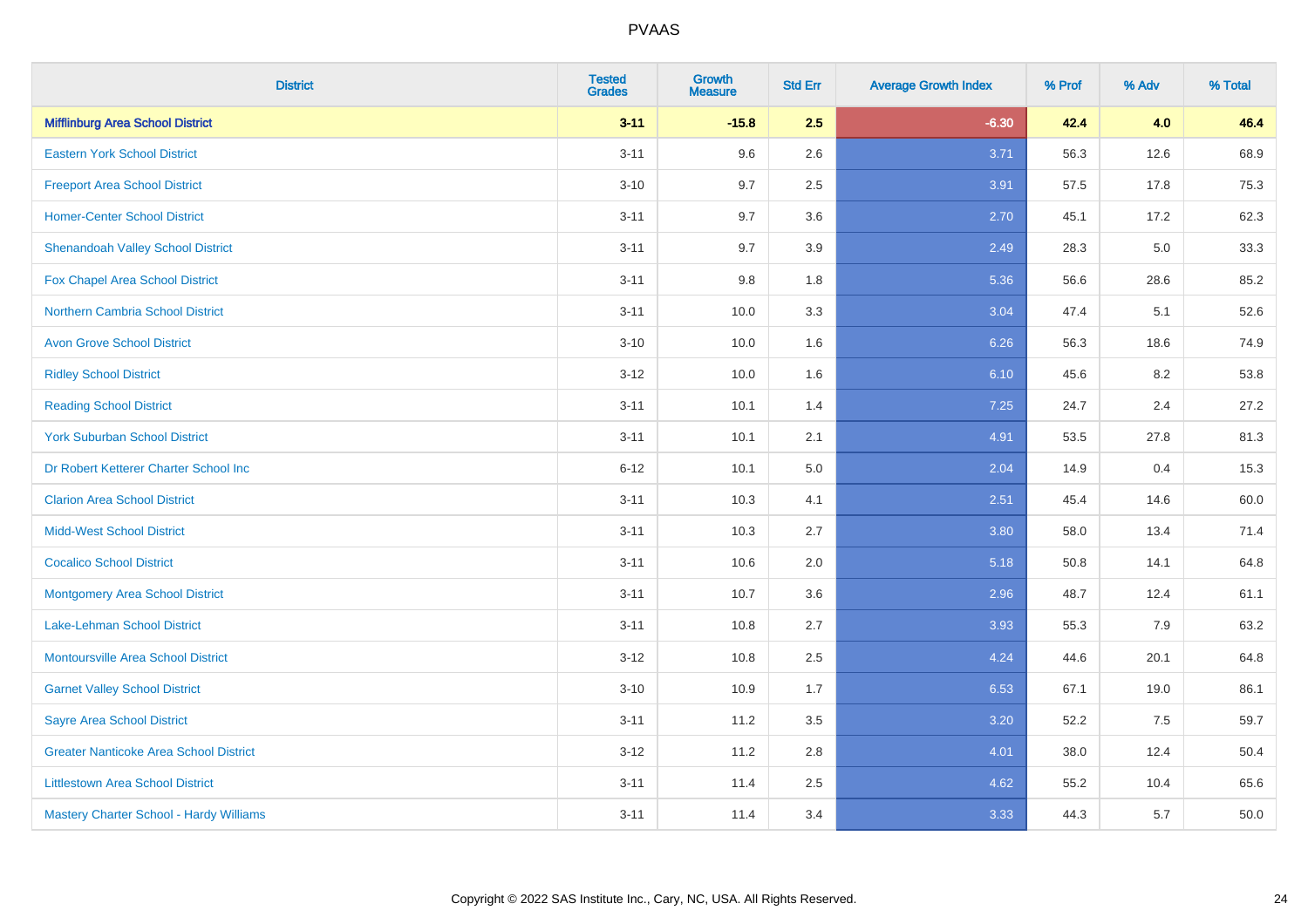| <b>District</b>                          | <b>Tested</b><br><b>Grades</b> | <b>Growth</b><br><b>Measure</b> | <b>Std Err</b> | <b>Average Growth Index</b> | % Prof | % Adv | % Total |
|------------------------------------------|--------------------------------|---------------------------------|----------------|-----------------------------|--------|-------|---------|
| <b>Mifflinburg Area School District</b>  | $3 - 11$                       | $-15.8$                         | 2.5            | $-6.30$                     | 42.4   | 4.0   | 46.4    |
| <b>Pine-Richland School District</b>     | $3 - 11$                       | 11.5                            | 1.8            | 6.31                        | 60.6   | 24.4  | 85.0    |
| Pennsylvania Cyber Charter School        | $3 - 11$                       | 11.6                            | 1.5            | 7.54                        | 46.3   | 5.0   | 51.3    |
| <b>Pennsbury School District</b>         | $3 - 11$                       | 11.7                            | 1.5            | 7.90                        | 60.1   | 21.3  | 81.3    |
| <b>Fort Leboeuf School District</b>      | $3 - 11$                       | 11.7                            | 2.5            | 4.73                        | 48.5   | 21.1  | 69.6    |
| Pennsylvania Virtual Charter School      | $3 - 11$                       | 11.8                            | 3.5            | 3.37                        | 56.5   | 11.1  | 67.6    |
| Downingtown Area School District         | $3 - 11$                       | 12.1                            | 1.1            | 10.67                       | 60.0   | 23.5  | 83.6    |
| <b>Fleetwood Area School District</b>    | $3 - 10$                       | 12.2                            | 2.2            | 5.68                        | 53.5   | 11.6  | 65.2    |
| <b>Central York School District</b>      | $3 - 12$                       | 12.3                            | 1.7            | 7.20                        | 55.5   | 11.5  | 67.0    |
| <b>Souderton Area School District</b>    | $3 - 11$                       | 12.4                            | 1.5            | 8.28                        | 61.7   | 15.2  | 76.9    |
| <b>School Lane Charter School</b>        | $3 - 11$                       | 12.4                            | 3.6            | 3.43                        | 59.1   | 9.8   | 68.9    |
| <b>Jenkintown School District</b>        | $3 - 11$                       | 12.5                            | 4.4            | 2.84                        | 54.6   | 29.6  | 84.1    |
| <b>Wissahickon School District</b>       | $3 - 10$                       | 12.5                            | 1.8            | 6.85                        | 58.3   | 22.4  | 80.7    |
| <b>West Perry School District</b>        | $3 - 11$                       | 12.5                            | 2.5            | 4.99                        | 56.6   | 8.4   | 65.0    |
| <b>Delaware Valley School District</b>   | $3 - 11$                       | 12.6                            | 1.8            | 6.93                        | 55.2   | 16.2  | 71.4    |
| <b>West Chester Area School District</b> | $3 - 11$                       | 12.6                            | 1.2            | 10.38                       | 66.8   | 20.2  | 87.0    |
| <b>Derry Township School District</b>    | $3 - 10$                       | 12.8                            | 2.0            | 6.39                        | 54.8   | 25.8  | 80.6    |
| <b>Iroquois School District</b>          | $3 - 11$                       | 13.1                            | 3.0            | 4.35                        | 48.2   | 7.8   | 56.0    |
| <b>Derry Area School District</b>        | $3 - 11$                       | 13.2                            | 2.8            | 4.69                        | 60.0   | 12.5  | 72.5    |
| People For People Charter School         | $3 - 12$                       | 13.3                            | 5.5            | 2.43                        | 13.5   | 0.0   | 13.5    |
| <b>Penn-Trafford School District</b>     | $3 - 11$                       | 13.4                            | 1.7            | 7.87                        | 62.3   | 21.9  | 84.2    |
| <b>Abington Heights School District</b>  | $3 - 11$                       | 13.5                            | 2.2            | 6.27                        | 58.3   | 16.2  | 74.5    |
| <b>Jamestown Area School District</b>    | $3 - 11$                       | 13.5                            | 4.2            | 3.19                        | 64.4   | 13.3  | 77.8    |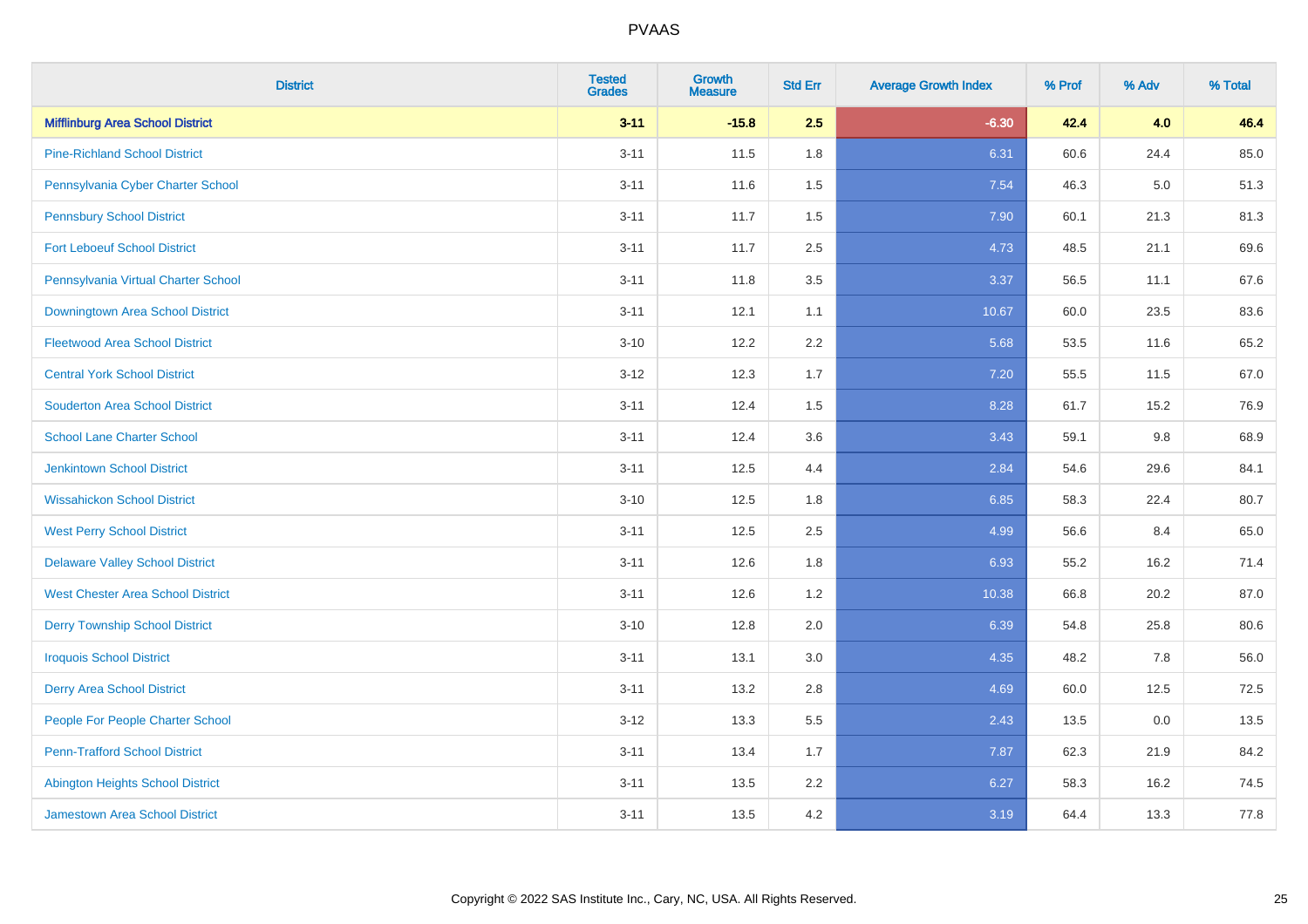| <b>District</b>                                  | <b>Tested</b><br><b>Grades</b> | <b>Growth</b><br><b>Measure</b> | <b>Std Err</b> | <b>Average Growth Index</b> | % Prof | % Adv   | % Total |
|--------------------------------------------------|--------------------------------|---------------------------------|----------------|-----------------------------|--------|---------|---------|
| <b>Mifflinburg Area School District</b>          | $3 - 11$                       | $-15.8$                         | 2.5            | $-6.30$                     | 42.4   | 4.0     | 46.4    |
| <b>Dallastown Area School District</b>           | $3 - 11$                       | 13.5                            | 1.5            | 8.84                        | 56.0   | 17.9    | 73.8    |
| <b>City CHS</b>                                  | $10 - 11$                      | 13.6                            | 2.7            | 5.12                        | 45.8   | 3.0     | 48.8    |
| <b>Springfield School District</b>               | $3 - 11$                       | 13.8                            | 1.7            | 7.99                        | 60.9   | 21.5    | 82.4    |
| Penns Valley Area School District                | $3 - 12$                       | 14.0                            | 2.9            | 4.80                        | 41.9   | 23.1    | 65.0    |
| <b>Colonial School District</b>                  | $3 - 11$                       | 14.0                            | 1.7            | 8.21                        | 60.2   | 19.6    | 79.8    |
| <b>Lincoln Leadership Academy Charter School</b> | $3 - 12$                       | 14.2                            | 6.4            | 2.22                        | 23.5   | $0.0\,$ | 23.5    |
| <b>Southern York County School District</b>      | $3 - 11$                       | 14.2                            | 2.1            | 6.91                        | 55.1   | 18.1    | 73.1    |
| <b>Saucon Valley School District</b>             | $3 - 11$                       | 14.7                            | 2.5            | 5.98                        | 48.7   | 20.2    | 69.0    |
| <b>Great Valley School District</b>              | $3 - 11$                       | 15.0                            | 1.9            | 7.98                        | 50.0   | 35.0    | 85.0    |
| <b>Upper Merion Area School District</b>         | $3 - 11$                       | 15.3                            | 2.0            | 7.62                        | 59.3   | 19.3    | 78.6    |
| <b>Upper Dublin School District</b>              | $3 - 12$                       | 15.4                            | 1.8            | 8.53                        | 60.8   | 24.8    | 85.6    |
| Northern York County School District             | $3 - 11$                       | 15.6                            | 2.0            | 7.98                        | 57.4   | 11.5    | 68.8    |
| <b>Greenwood School District</b>                 | $3 - 11$                       | 15.9                            | 3.9            | 4.11                        | 50.0   | 25.0    | 75.0    |
| <b>Belmont Charter School</b>                    | $3 - 10$                       | 16.0                            | 6.5            | 2.45                        | 64.3   | 0.0     | 64.3    |
| Northern Bedford County School District          | $3 - 11$                       | 16.5                            | 3.6            | 4.58                        | 51.7   | 20.0    | 71.7    |
| <b>Deer Lakes School District</b>                | $3 - 11$                       | 17.0                            | 2.7            | 6.32                        | 61.5   | 16.4    | 77.9    |
| <b>Unionville-Chadds Ford School District</b>    | $3 - 11$                       | 17.1                            | 3.1            | 5.51                        | 68.1   | 13.2    | 81.3    |
| <b>North Allegheny School District</b>           | $3 - 11$                       | 17.4                            | 1.3            | 13.52                       | 59.5   | 28.1    | 87.6    |
| <b>Norwin School District</b>                    | $3 - 11$                       | 18.0                            | 1.7            | 10.37                       | 58.5   | 27.0    | 85.4    |
| <b>Valley View School District</b>               | $3 - 11$                       | 18.1                            | 2.4            | 7.42                        | 53.7   | 14.7    | 68.4    |
| <b>Cumberland Valley School District</b>         | $3 - 12$                       | 18.5                            | 1.3            | 14.64                       | 60.7   | 23.4    | 84.1    |
| <b>Upper Saint Clair School District</b>         | $3 - 11$                       | 18.5                            | 1.7            | 10.65                       | 61.8   | 30.1    | 91.9    |